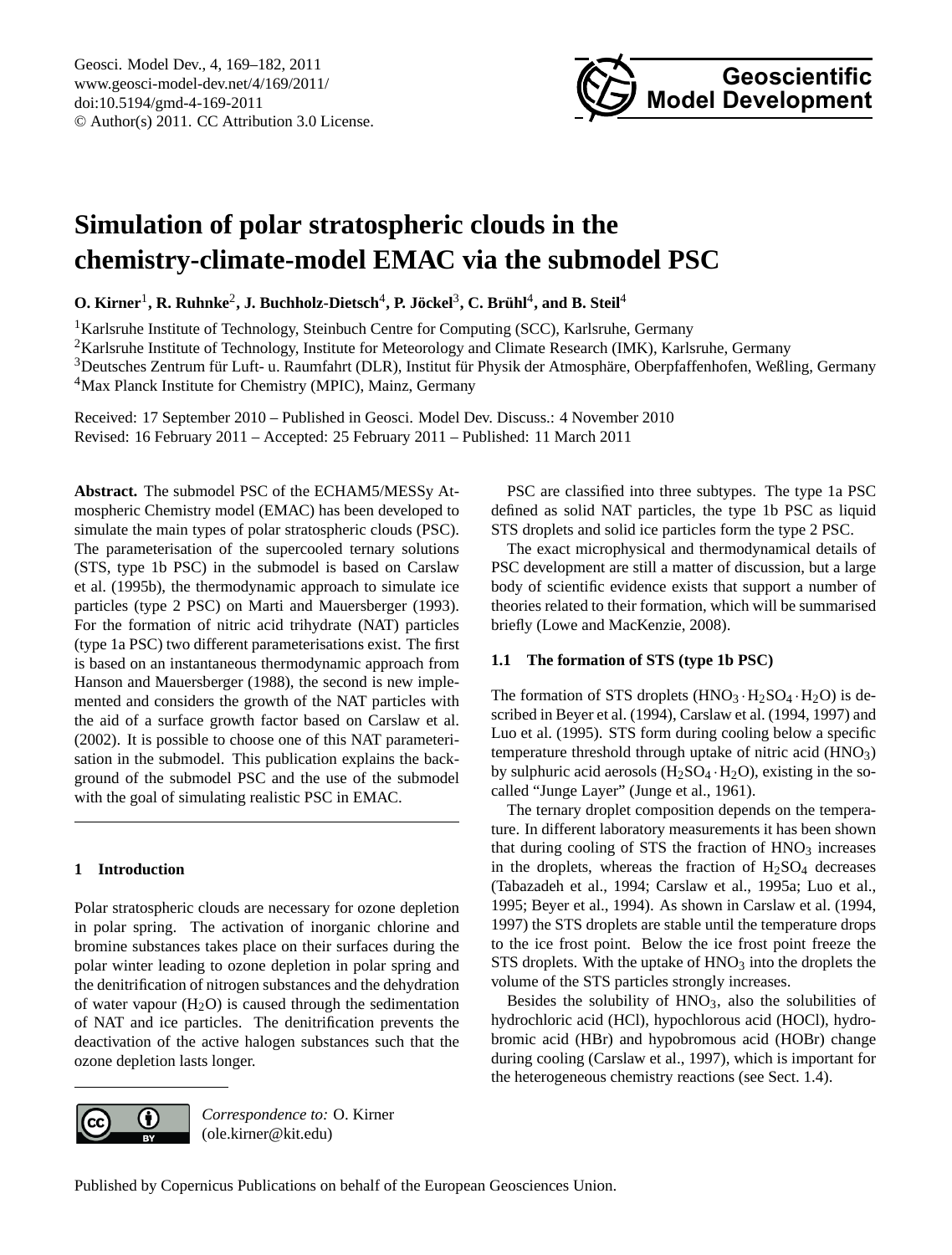## <span id="page-1-1"></span>**1.2 The formation of NAT (type 1a PSC)**

It exist two formation mechanism for NAT particles  $(HNO<sub>3</sub>·(H<sub>2</sub>O)<sub>3</sub>)$ : (1) the heterogeneous formation of NAT on ice particles [\(Biermann et al., 1998;](#page-11-6) [Carslaw et al., 1998;](#page-11-7) [Middlebrook et al., 1996;](#page-12-5) [Waibel et al., 1999;](#page-13-1) [Wirth et al.,](#page-13-2) [1999\)](#page-13-2) and (2) the homogeneous nucleation of NAT out of supercooled ternary solutions [\(Carslaw et al., 2002;](#page-11-1) [Daerden et](#page-12-6) [al., 2007;](#page-12-6) [Tabazadeh et al., 2002\)](#page-13-3).

As found by [Hanson and Mauersberger](#page-12-1) [\(1988\)](#page-12-1) NAT can exist under stratospheric conditions below the NAT condensation temperature  $(T<sub>NAT</sub>)$ .  $T<sub>NAT</sub>$  depends on the pressure and on the partial pressures of  $HNO<sub>3</sub>$  and  $H<sub>2</sub>O$ . A typical temperature for  $T<sub>NAT</sub>$  is approx. 193 K. However observations [\(Schlager and Arnold, 1990;](#page-13-4) [Dye et al., 1992\)](#page-12-7) indicate that NAT particles do not exist before a supercooling of 2–3 K below  $T<sub>NAT</sub>$ .

Earlier laboratory studies [\(Middlebrook et al., 1996;](#page-12-5) [Bier](#page-11-6)[mann et al., 1998\)](#page-11-6) and lidar observations on aircraft [\(Carslaw](#page-11-7) [et al., 1998;](#page-11-7) [Wirth et al., 1999\)](#page-13-2) verify the first formation mechanism for NAT, the heterogeneous formation on ice particles. In this case  $HNO<sub>3</sub>$  is adsorbed on ice particles, for instance if ice particles sediment through air with high  $HNO<sub>3</sub>$ mixing ratios [\(Wofsy et al., 1990\)](#page-13-5).

The second formation mechanism for NAT is the homogeneous nucleation of nitric acid dihydrate (NAD,  $HNO<sub>3</sub> \cdot (H<sub>2</sub>O)<sub>2</sub>$  out of STS and the subsequent conversion of the metastable NAD to NAT [\(Carslaw et al., 2002;](#page-11-1) [Daerden](#page-12-6) [et al., 2007\)](#page-12-6). The NAD condensation temperature  $(T_{\text{NAD}})$  is approx. 2–3 K below  $T<sub>NAT</sub>$  thereby explaining the observations of [Schlager and Arnold \(1990\)](#page-13-4) and [Dye et al.](#page-12-7) [\(1992\)](#page-12-7). This formation mechanism is verified through labor studies from [Tabazadeh et al. \(2002\)](#page-13-3).

#### <span id="page-1-2"></span>**1.3 The formation of ice (type 2 PSC)**

Ice particles are formed in the stratosphere at very low temperatures, typically below the ice frost point  $(T_{\text{ice}})$  at approx. 188 K.

There are different processes forming ice. It has been debated which of them occur in the polar stratosphere: (1) homogeneous nucleation of ice out of supercooled sulphuric acid (SSA,  $H_2SO_4 \cdot H_2O$ , [Bertram et al., 1996\)](#page-11-8) or out of supercooled ternary solutions (STS, [Carslaw et al., 1998;](#page-11-7) [Koop](#page-12-8) [et al., 2000;](#page-12-8) [Tabazadeh et al., 1997\)](#page-13-6); (2) heterogeneous nucleation of ice out of liquid aerosol (SSA, STS) containing insoluble nuclei such as mineral oxides or soot [\(De-](#page-12-9)[Mott et al., 1997;](#page-12-9) [Jensen and Toon, 1997\)](#page-12-10); and (3) heterogeneous nucleation of ice on sulphuric acid tetrahydrate (SAT,  $H_2SO_4 \cdot (H_2O)_4$ , [Fortin et al., 2003\)](#page-12-11).

The first formation mechanism, the homogeneous nucleation of ice out of SSA or SST, is confirmed by different laboratory studies. This formation, however, requires supercooling. [Tabazadeh et al. \(1997\)](#page-13-6) measured a supercooling of 2 to 3 K, [Carslaw et al. \(1998\)](#page-11-7) of approx. 4 K and [Daer-](#page-12-6) [den et al. \(2007,](#page-12-6) deduced from Koop et al., 2000) of 3 to 4 K compared to the ice frost point.

In contrast, theoretical work suggests that the second formation mechanism, the heterogeneous nucleation of ice out of SSA or STS with mineral oxide or soot as nuclei, may occur at temperatures warmer than those required for homogeneous nucleation [\(DeMott et al., 1997;](#page-12-9) [Jensen and Toon,](#page-12-10) [1997\)](#page-12-10). This mechanism is perhaps possible for the upper troposphere, where these nuclei exist, but improbable for the stratosphere [\(Fortin et al., 2003\)](#page-12-11).

The third formation mechanism of ice particles, the deposition from water vapour on firm SAT particles introduced in [Fortin et al. \(2003\)](#page-12-11) is most likely very relevant in the polar polar stratosphere. It takes place at temperatures close to the ice frost point. In the laboratory studies of [Fortin et al. \(2003\)](#page-12-11) only a supercooling of 0.1 K to 1.3 K was necessary for the formation.

#### <span id="page-1-0"></span>**1.4 Polar ozone depletion**

PSCs are fundamental for the understanding of ozone depletion in polar spring. On the surfaces of the liquid and solid PSC particles the following heterogeneous reactions occur [\(Abbatt and Molina, 1992;](#page-11-9) [Crutzen et al., 1992;](#page-11-10) [Hanson and](#page-12-12) [Ravishankara, 1991,](#page-12-12) [1993;](#page-12-13) [Solomon et al., 1986;](#page-13-7) [Tolbert et](#page-13-8) [al., 1987\)](#page-13-8):

$$
N_2O_5(g) + H_2O(l, s) \xrightarrow{het} 2 HNO_3(l, s)
$$
 (R1)

$$
N_2O_5(g) + HCl(1,s) \xrightarrow{het} ClNO_2(g) + HNO_3(1,s) \quad (R2)
$$

$$
CIONO2(g) + H2O(l, s) \xrightarrow{het} HOCI(g) + HNO3(l, s)
$$
 (R3)

$$
CIONO2(g) + HCl(1, s) \xrightarrow{het} Cl2(g) + HNO3(1, s)
$$
 (R4)

$$
CIONO2(g) + HBr(l, s) \xrightarrow{\text{het}} BrCl(g) + HNO3(l, s) \qquad (R5)
$$

het

$$
BrONO2(g) + H2O(l,s) \xrightarrow{\text{net}} HOBr(g) + HNO3(l,s) \qquad (R6)
$$

$$
BrONO_2(g) + HCl(l, s) \xrightarrow{\text{het}} BrCl(g) + HNO_3(l, s) \tag{R7}
$$

$$
HOCI(g) + HCl(I, s) \xrightarrow{net} Cl_2(g) + H_2O(I, s) \tag{R8}
$$

$$
HOCI(g) + HBr(l, s) \xrightarrow{\text{net}} BrCl(g) + H_2O(l, s) \tag{R9}
$$

$$
HOBr(g) + HCl(1, s) \xrightarrow{het} BrCl(g) + H_2O(1, s) \tag{R10}
$$

$$
HOBr(g) + HBr(l, s) \xrightarrow{het} Br_2(g) + H_2O(l, s) \tag{R11}
$$

The products of these reactions: molecular chlorine  $(Cl<sub>2</sub>)$ , molecular bromine  $(Br<sub>2</sub>)$ , HOCl, HOBr, nitryl chloride (ClNO2) and bromine chloride (BrCl) are in gas phase (g);  $HNO<sub>3</sub>$  and  $H<sub>2</sub>O$  are in liquid (l) or solid phase (s).

During polar spring the gas phase products photolyse and ozone depleting radicals are formed (Reactions [R12–R17\)](#page-1-0):

$$
Cl2 + h\nu \to 2 Cl
$$
 (R12)

$$
Br_2 + h\nu \to 2 Br \tag{R13}
$$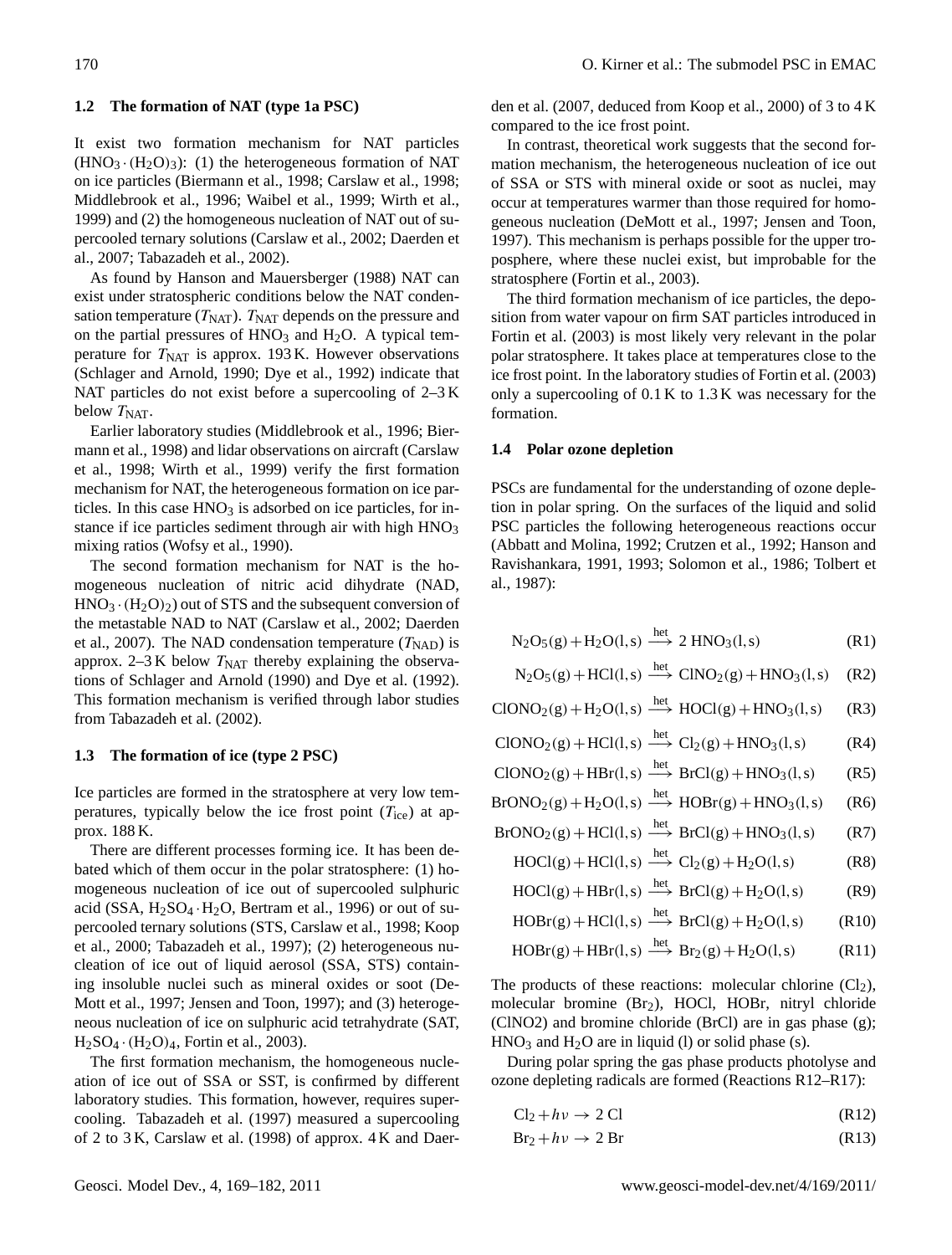## O. Kirner et al.: The submodel PSC in EMAC 171

 $HOC1 + hv \rightarrow OH + Cl$  (R14)

 $HOBr + hv \rightarrow OH + Br$  (R15)

 $CINO<sub>2</sub> + h\nu \rightarrow Cl + NO<sub>2</sub>$  (R16)

 $BrCl + hv \rightarrow Br + Cl$  (R17)

The radicals deplete ozone in catalytic cycles. One example of such a catalytic cycle is the ozone depletion with Cl after [Molina and Molina](#page-13-9) [\(1987\)](#page-13-9):

$$
2 [Cl + O3 \rightarrow ClO + O2] \tag{R18}
$$

 $ClO+ClO+M \rightarrow Cl<sub>2</sub>O<sub>2</sub>+M$  (R19)

 $Cl_2O_2 + hv \rightarrow 2 Cl + O_2$  (R20)

$$
Net: 2 O_3 + hv \rightarrow 3 O_2 \tag{R21}
$$

The self-reaction of the chlorine monoxide radicals (ClO) form a chlorine monoxide dimer  $(Cl_2O_2)$  in this cycle.

Through the heterogeneous reactions on the surface of PSC particles and the subsequent photolysis in polar spring it is possible to explain the polar ozone depletion quantitatively [\(Graedel and Crutzen, 1993\)](#page-12-14).

#### **2 The EMAC model**

The Chemistry Climate Model (CCM) EMAC (ECHAM5/MESSy Atmospheric Chemistry model; Jöckel [et al., 2006\)](#page-12-15) has been developed at the Max-Planck-Institute for Chemistry in Mainz. EMAC is a combination of the general circulation model ECHAM5 [\(Roeckner et al., 2006\)](#page-13-10) and different submodels such as the chemistry submodel MECCA1 [\(Sander et al., 2005\)](#page-13-11) combined through the Modular Earth Submodel System (MESSy, Jöckel et al. [\(2005\)](#page-12-16)).

In the vertical EMAC simulates (in a middle atmosphere setup) the atmosphere from the ground to 0.01 hPa (approx. 80 km), i.e., including the troposphere, stratosphere and mesosphere. Data are exchanged between the base model (ECHAM5) and the submodels within one comprehensive model system. With the generalized interface structure MESSy the standardized control of the submodels and their interconnections is possible.

Besides the submodel PSC for the simulation of polar stratospheric clouds and MECCA1 for the gas-phase chemistry we have used for our performed EMAC simulation (see Sect. [5\)](#page-11-11) the following submodels: OFFLEM for offline emissions of trace gases and aerosols [\(Kerkweg et al., 2006b\)](#page-12-17), TNUDGE for tracer nudging [\(Kerkweg et al., 2006b\)](#page-12-17), DRY-DEP for dry deposition of trace gases and aerosols [\(Kerkweg](#page-12-18) [et al., 2006a\)](#page-12-18), SEDI for the sedimentation of aerosol particles [\(Kerkweg et al., 2006a\)](#page-12-18), JVAL for the calculation of photolysis rates [\(Landgraf and Crutzen, 1998\)](#page-12-19), SCAV for the scavenging and liquid phase chemistry in cloud and precipitation [\(Tost et al., 2006a\)](#page-13-12), CONVECT for the parameterization of convection [\(Tost et al., 2006b\)](#page-13-13), LNOX for the source of  $NO<sub>x</sub>$  produced by lightning [\(Tost et al., 2007b\)](#page-13-14), PTRAC for additional prognostic tracers (Jöckel et al., 2008), CV-TRANS for convective tracer transport [\(Tost et al., 2010\)](#page-13-15), TROPOP for diagnosing the tropopause and boundary layer height, H2O for stratospheric water vapour, RAD4ALL for the radiation calculation, HETCHEM for calculating reaction coefficients of heterogeneous reactions on aerosols (see Jöckel et al., 2006, and references therein), and CLOUD for calculating the cloud cover as well as cloud microphysics including precipitation [\(Tost et al., 2007a\)](#page-13-16).

#### **3 The submodel PSC**

The submodel PSC is based on the "Mainz Photochemical Box Model" [\(Crutzen et al., 1992;](#page-11-10) [Grooß, 1996;](#page-12-21) [Meilinger,](#page-12-22) [2000;](#page-12-22) Müller, 1994) and was improved amongst others by [Buchholz](#page-11-12) [\(2005\)](#page-11-12) and [Kirner](#page-12-23) [\(2008\)](#page-12-23). It includes the simulation of the different PSC types. In the submodel parameterisations for the formation of STS droplets, the formation of NAT particles and the formation of ice particles exist. Moreover, it describes the sedimentation of these particles and the calculation of the heterogeneous chemistry reaction rate coefficients, which take place on the surface of the PSC particles.

For the simulation of NAT particels there was until EMAC version 1.8 only the thermodynamic parameterisation (described in Sect. [3.2.1\)](#page-3-0) implemented in the submodel. A new parameterisation for NAT particles based on the efficient growth and sedimentation algorithm of [van den Broek](#page-13-18) [et al. \(2004\)](#page-13-18) and [Carslaw et al. \(2002\)](#page-11-1) has been implemented (described in Sect. [3.2.2\)](#page-4-0) and is available since EMAC version 1.9 (released 2010).

## **3.1 The parameterisation of STS droplets and stratospheric liquid aerosols**

The simulation of STS droplets (type 1b PSC) is implemented in the computation of stratospheric liquid aerosol and based on [Carslaw et al.](#page-11-0) [\(1995b\)](#page-11-0). With the aid of several parameterisations the fractions of  $H_2SO_4$ ,  $HNO_3$ ,  $H_2O$ , as well as HCl, HOCl, HBr and HOBr in SSA and STS are calculated. These parameterisations from [Carslaw et al. \(1995b\)](#page-11-0) are valid for the temperature range  $185 \text{ K} \leq T \leq 240 \text{ K}$ .

- **–** The first step is the computation of the molar fractions (in mol kg<sup>-1</sup>) of H<sub>2</sub>SO<sub>4</sub> ( $bH_2SO_4$ (binary)) and HNO<sub>3</sub>  $(bHNO<sub>3</sub>(binary))$  in the supercooled binary solutions  $(H_2SO_4 \cdot H_2O$  (SSA) and  $HNO_3 \cdot H_2O$ ). Each fraction depends on pressure, temperature and on the mixing ratio of  $H_2O$ . At temperatures above 215 K the liquid fraction of  $HNO<sub>3</sub>$  is set to zero.
- In the second step the liquid molar fractions of  $H_2SO_4$  $(bH<sub>2</sub>SO<sub>4</sub>(ternary))$  and  $HNO<sub>3</sub>(bHNO<sub>3</sub>(ternary))$  in the droplets are calculated. At temperatures above 215 K the  $bHNO<sub>3</sub>(ternary)$  is set to zero. After these calculations the mass fractions (in kg kg<sup>-1</sup>) of H<sub>2</sub>SO<sub>4</sub>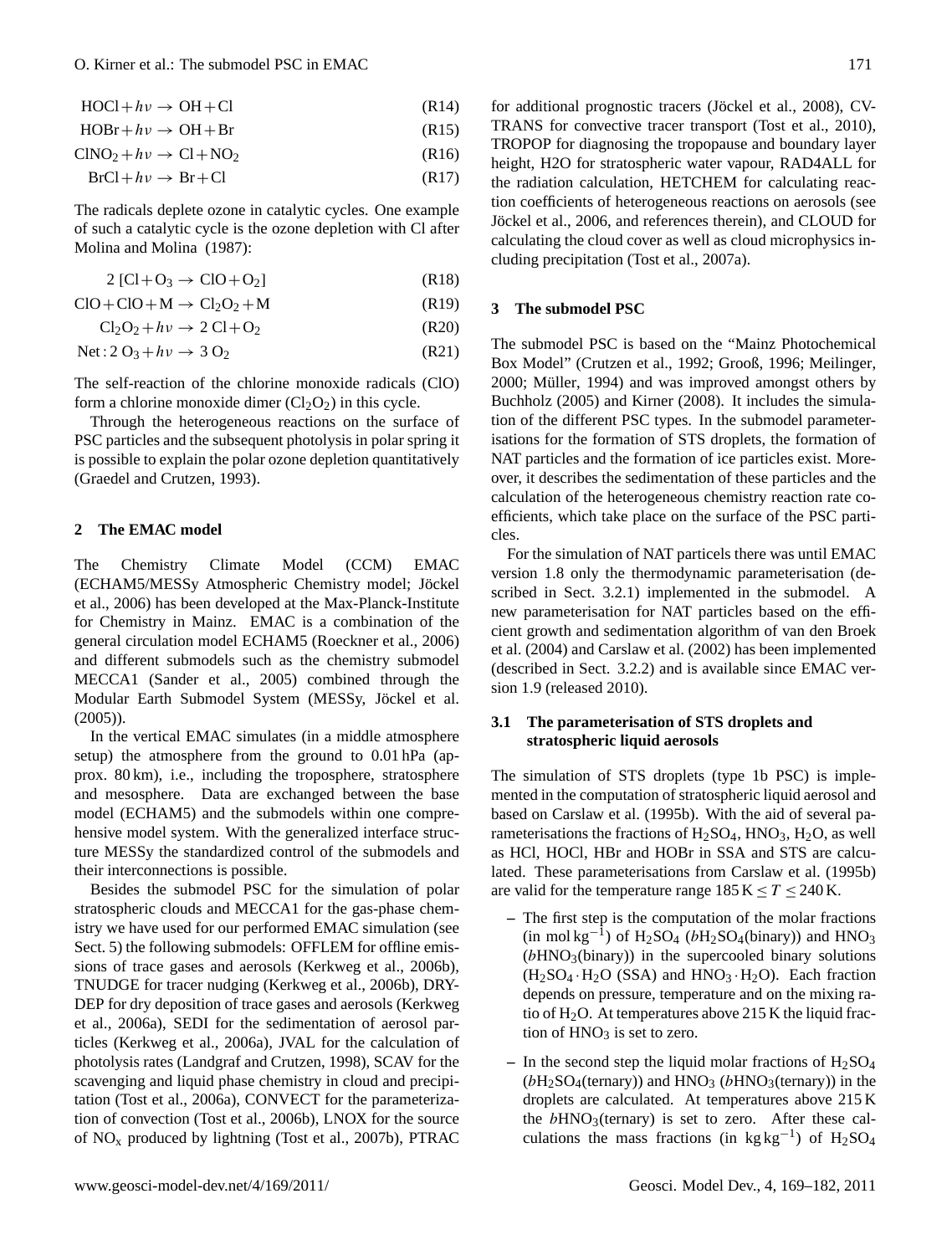<span id="page-3-1"></span>

|  |  | <b>Table 1.</b> Used constants in submodel PSC. |  |
|--|--|-------------------------------------------------|--|
|  |  |                                                 |  |

| Constant                    | Name                                         | Unit                                     |
|-----------------------------|----------------------------------------------|------------------------------------------|
| $M_{\text{air}}$            | molar mass of air                            | $0.02897$ kg mol <sup>-1</sup>           |
| $M_{\text{H}_2\text{O}}$    | molar mass of $H_2O$                         | $0.01802$ kg mol <sup>-1</sup>           |
| $M_{\text{H}_2\text{SO}_4}$ | molar mass of H <sub>2</sub> SO <sub>4</sub> | $0.09809 \text{ kg mol}^{-1}$            |
| $M_{\rm NAT}$               | molar mass of NAT                            | $0.117$ kg mol <sup>-1</sup>             |
| $\rho_{ice}$                | the density of ice particles                 | $990.0 \,\mathrm{kg} \,\mathrm{m}^{-3}$  |
| $\rho_{\text{NAT}}$         | the crystal mass density of NAT              | $1626.0 \,\mathrm{kg} \,\mathrm{m}^{-3}$ |
| $R_{\rm gas}$               | universal gas constant                       | $8.314 J(K \text{ mol})^{-1}$            |
| $N_A$                       | Avogadro constant                            | $6.022 \times 10^{23}$ mol <sup>-1</sup> |
| g                           | acceleration of gravity                      | $9.80665 \text{ m s}^{-2}$               |

 $(wH_2SO_4)$  and  $HNO_3$   $(wHNO_3)$  in the liquid stratospheric aerosol are simulated [\(Carslaw et al., 1995b\)](#page-11-0).

With the aid of the Henry coefficients  $(k_H)$  in mol kg<sup>-1</sup> mol<sup>-1</sup>, which mainly depend on the composition of the liquid aerosol, see [Carslaw et al., 1997\)](#page-11-4), the solubilities of HCl, HBr (parameterisation from [Luo](#page-12-3) [et al., 1995\)](#page-12-3), HOCl [\(Huthwelker et al., 1995\)](#page-12-24) and HOBr [\(Hanson and Ravishankara, 1995\)](#page-12-25) are calculated. With these solubilities it is possible to calculate the mass fractions of HCl ( $w$ HCl), HBr ( $w$ HBr), HOCl ( $w$ HOCl), HOBr (wHOBr) (in kg kg<sup>-1</sup>) in the liquid stratospheric aerosol. The mass fraction of  $H_2O$  is 1.0 minus the calculated total mass fraction of the other constituents.

**–** The third step is the calculation of the mixing ratios (to dry air) of the substances in liquid phase  $(H_2SO_4(iq),$  $HNO<sub>3</sub>(liq)$ ,  $H<sub>2</sub>O(liq)$ ,  $HCl(liq)$ ,  $HBr(liq)$ ,  $HOCl(liq)$ , HOBr(liq) in mol(substance) mol<sup>-1</sup>(dry air)). It is assumed that the total stratospheric  $H<sub>2</sub>SO<sub>4</sub>$  is liquid  $(H<sub>2</sub>SO<sub>4</sub>(liq))$ . The mixing ratios of the other liquid substances are than calculated in relation to  $H_2SO_4(\text{liq}).$ 

For example  $H_2O(iq)$  (amount of liquid  $H_2O$  in mol mol<sup>-1</sup>(dry air)) is calculated through:

$$
H_2O(iq) = \frac{wH_2O \cdot M_{H_2SO_4} \cdot H_2SO_4(iq)}{M_{H_2O} \cdot wH_2SO_4}
$$
 (1)

with  $M_{\text{H}_2\text{O}}$  and  $M_{\text{H}_2\text{SO}_4}$  being the molar masses of  $\text{H}_2\text{O}$  and H2SO4, respectively (for constants see Table [1\)](#page-3-1).

#### **3.2 The parameterisation of NAT particles**

For the formation of NAT particles (type 1a PSC) two different parameterisations exist. The first one is based on an instantaneous thermodynamical approach from [Hanson and](#page-12-1) [Mauersberger \(1988\)](#page-12-1) and is referred to hereafter as "thermodynamic NAT parameterisation". The second one considers the growth of the NAT particles with the aid of a surface growth factor based on [Carslaw et al. \(2002\)](#page-11-1) and is called in the following as "kinetic growth NAT parameterisation".

The thermodynamic NAT parameterisation has been implemented in EMAC by [Buchholz \(2005\)](#page-11-12), the kinetic growth parameterisation has been new implemented.

#### <span id="page-3-0"></span>**3.2.1 Thermodynamic NAT parameterisation**

The formation of solid PSC particles using the thermodynamic NAT parameterisation is based on the assumption that NAT only forms via heterogeneous formation of NAT on ice particles (see Sect. [1.2\)](#page-1-1) and ice forms at supersaturation (see Sect. [1.3\)](#page-1-2). For this approach a so called "phase concept" in the submodel PSC exists.

The formation of PSC particles is controlled through the model variable *phase*. It describes if the formation conditions of STS, NAT and ice exist or not:

- $-$  phase  $= 0 \rightarrow$  no formation conditions for PSC,
- $phase = 1 \rightarrow$  formation conditions for STS,
- $-$  phase =  $2 \rightarrow$  formation conditions for STS and NAT,
- $-$  phase  $= 3 \rightarrow$  formation conditions for STS, NAT and ice.

Outside a defined PSC region the variable *phase* is 0, within this region *phase* is always 1, 2 or 3, i.e., only in this region it is possible to form PSC. The boundaries (latitude, lower and upper altitute limits) of the PSC region can be determined via the PSC submodel namelists (see Sect. [4\)](#page-9-0).

The heterogeneous NAT formation on ice particles is the underlying assumption for the phase concept [\(Carslaw et al.,](#page-11-7) [1998\)](#page-11-7). If the temperature drops below  $T_{\text{ice}}$ , ice particles are formed and it is also possible to form NAT. The variable *phase* will be set to 3 if the total partial pressure of  $H_2O$  ( $e_{H_2O_{\text{total}}}$ ) in Pa, the sum of gas, liquid and solid  $H_2O$ ) is greater than the saturation vapour pressure of  $H<sub>2</sub>O$  over ice ( $E_{\text{H}_2\text{Q}}^{\text{ice}}$  in Pa, calculated according to [Marti and Mauers](#page-12-0)[berger, 1993\)](#page-12-0).

After melting of ice, the NAT existence is further possible as long as the conditions for NAT formation are given  $(T \leq T<sub>NAT</sub>)$ . The variable *phase* will be set to 2 if the total partial pressure of  $HNO<sub>3</sub>$  ( $e_{HNO<sub>3(total</sub>)}$  in Pa, the sum of gas, liquid and solid  $HNO<sub>3</sub>$ ) is greater than the saturation vapour pressure of  $HNO<sub>3</sub>$  over NAT  $(E_{HNO<sub>3</sub>]}^{NAT}$  in Pa, calculated according to [Hanson and Mauersberger, 1988\)](#page-12-1).

Using the thermodynamic NAT parameterisation the homogeneous NAT formation (see Sect. [1.2\)](#page-1-1) is only possible if the parameter *LHomNucNAT* from the PSC submodel namelists is set to true (see Sect. [4\)](#page-9-0). With the default setup it is not possible to change *phase* from 1 to 2.

With the help of the PSC submodel namelists, it is also possible to set supersaturations for ice and NAT formation (see Sect. [4\)](#page-9-0).

With the aid of  $e_{HNO_3(\text{total})}$  and  $E_{HNO_3}^{NAT}$ , depending on temperature and on the mixing ratio of  $\text{HNO}_3$ , it is possible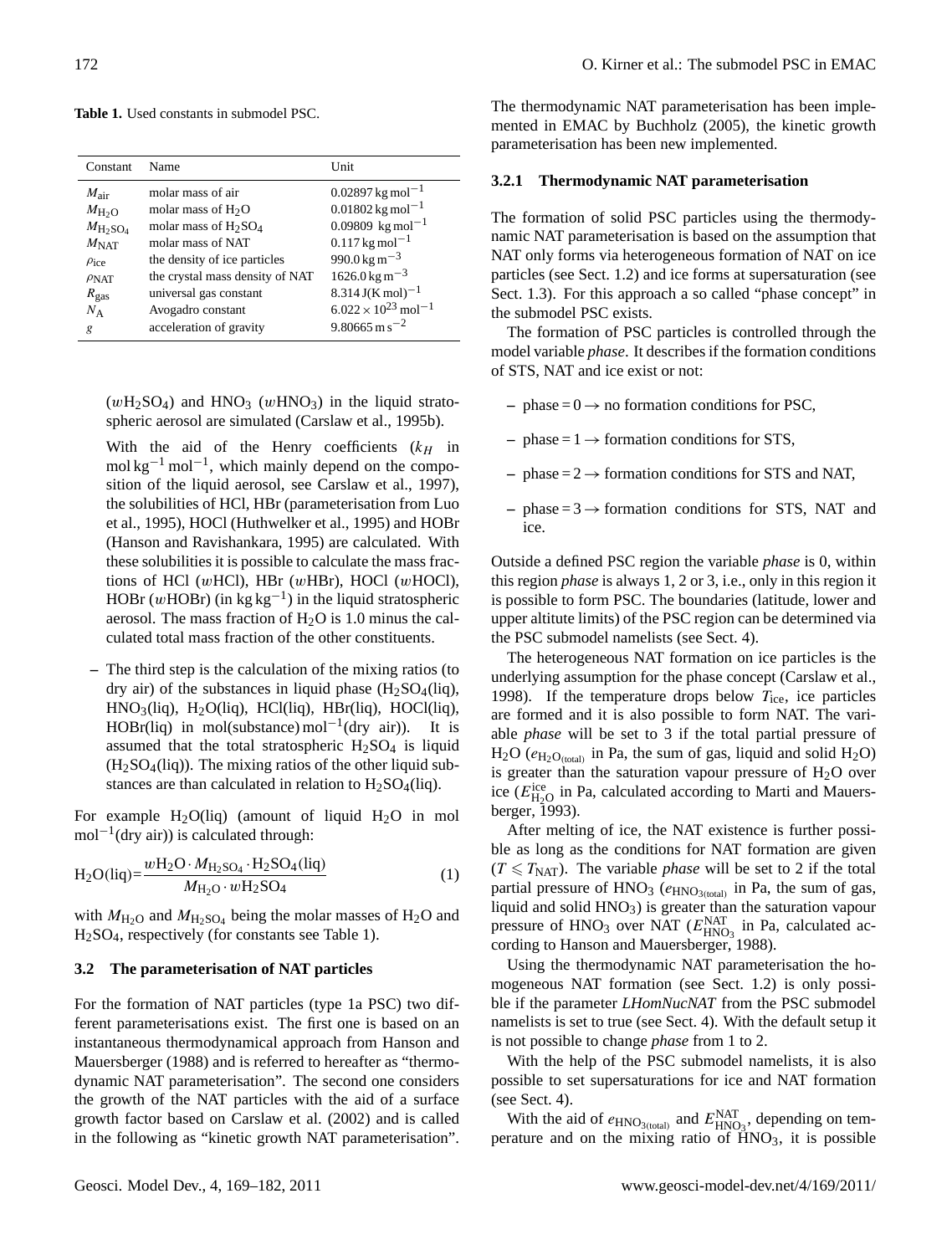to simulate the mixing ratio of  $HNO<sub>3</sub>$  contained in NAT  $(HNO<sub>3</sub>(NAT)$  in mol mol<sup>-1</sup>):

<span id="page-4-4"></span>
$$
HNO3(NAT) = \frac{\left(e_{HNO3(total)} - E_{HNO3}^{NAT}\right)}{p}
$$
 (2)

with p the ambient pressure (in Pa). It takes place, if *phase* is set to 2 or to 3.

## <span id="page-4-0"></span>**3.2.2 Kinetic growth NAT parameterisation**

## **Growth and contraction of NAT particles with the aid of a surface growth factor**

The kinetic growth NAT parameterisation assumes that the homogeneous NAT formation starts from STS. The phase concept is therefore not required in this approach.

NAT particles initially form with a radius of  $0.1 \,\mu m$  and a particle number density of  $1.5 \times 10^{-5}$  particles cm<sup>-3</sup> when the temperature is below  $T<sub>NAT</sub>$  [\(Hanson and Mauersberger,](#page-12-1) [1988\)](#page-12-1). With the help of the PSC submodel namelists, it is also possible to set necessary supersaturations for the initial NAT formation (see Sect. [4\)](#page-9-0).

After initialisation, the kinetic growth NAT parameterisation uses a surface growth factor (G in  $m^2 s^{-1}$ ) based on [Carslaw et al.](#page-11-1) [\(2002\)](#page-11-1) to calculate the growth and contraction of NAT. The time-related growth of the NAT particles is a function of this surface growth factor and of the particle radius  $(r \text{ in } m)$ :

<span id="page-4-1"></span>
$$
\frac{dr}{dt} = \frac{G}{r} \tag{3}
$$

with

<span id="page-4-2"></span>
$$
G = \frac{D_{\text{HNO}_3}^* M_{\text{NAT}}}{\rho_{\text{NAT}} R_{\text{gas}} T} \left( e_{\text{HNO}_3} - E_{\text{HNO}_3}^{\text{NAT}} \right)
$$
(4)

This equation describes the dependence of the surface growth factor on the temperature, the difference between the partial  $HNO<sub>3</sub>$  vapour pressure  $(e<sub>HNO<sub>3</sub></sub>)$  and the saturation vapour pressure of HNO<sub>3</sub> over NAT  $(E_{HNO_3}^{NAT})$ , as well as from the diffusion coefficient of HNO<sub>3</sub> in air  $(D<sup>*</sup><sub>HNO3</sub>$  in m<sup>2</sup> s<sup>-1</sup>). The molar mass of NAT  $(M<sub>NAT</sub>)$ , the universal gas constant  $(R<sub>gas</sub>)$  and the crystal mass density of NAT ( $\rho<sub>NAT</sub>$ ) are constants. For positive  $G$ , the radii of the NAT particles increase through condensation of  $HNO<sub>3</sub>$ . For negative G, the particles contract through evaporation.

 $D_{\text{HNO}_3}^*$  is calculated to account for mass transfer non continuum effects for particles with sizes similar to the mean free path [\(Carslaw et al., 2002\)](#page-11-1):

$$
D_{\rm HNO_3}^* = \frac{D_{\rm HNO_3}}{1 + 4 \ D_{\rm HNO_3}/(v_{\rm HNO_3} r)} \tag{5}
$$

where  $D_{\text{HNO}_3}$  (in m<sup>2</sup> s<sup>-1</sup>) is the diffusion coefficient of  $HNO<sub>3</sub>$  in air and  $v<sub>HNO<sub>3</sub></sub>$  (in ms<sup>-1</sup>) is the mean molecular speed.

#### **Growth of NAT particles over size bins**

With the aid of the surface growth factor it is possible to simulate the growth and evaporation of NAT particles. For integration of this growth concept in EMAC, which is an Eulerian model, it is necessary to split the NAT particles into different size bins. In the kinetic growth NAT parameterisation of the submodel PSC consequently a separation into eight size bins is implemented (see Table [2\)](#page-5-0). These are based on a PSC algorithm in the chemistry transport model (CTM) TM5 described by [van den Broek et al. \(2004\)](#page-13-18).

For every size bin a minimum, a maximum and a mean radius ( $r_{\text{NAT(bin)}}$  in  $\mu$ m) exist, as well as a maximum number density (in particles cm<sup>-3</sup>). The separation of the size bins is based on observations by aircraft, performed in the Arctic winter 1999/2000 by [Fahey et al. \(2001\)](#page-12-26). They observed a total number density of NAT particles of  $2.3 \times$ 10−<sup>4</sup> particles cm−<sup>3</sup> , with radii up to greater than 10 µm.

The mean radii of the eight size bins  $(r_{\text{NAT(bin)}})$  used in the PSC submodel are  $0.1 \,\mu$ m,  $0.6 \,\mu$ m,  $1.5 \,\mu$ m,  $4.0 \,\mu$ m,  $7.5 \,\mu m$ ,  $10.5 \,\mu m$ ,  $14.0 \,\mu m$  and  $18.0 \,\mu m$  (Table [2\)](#page-5-0). The maximum number densities are  $3.28 \times 10^{-5}$  particles cm<sup>-3</sup> in the size bins  $1-6 \left( \frac{2.3 \times 10^{-4}}{7} \right)$  particles cm<sup>-3</sup>) and  $1.64 \times 10^{-5}$  particles cm<sup>-3</sup> in the size bins 7 and 8  $\left(\frac{3.28 \times 10^{-5}}{2} \text{ particles cm}^{-3}\right)$ . The measured distribution of NAT particles by [Fahey et al.](#page-12-26) [\(2001,](#page-12-26) Fig. 4) is considered by the definition of the minimum and maximum radii of the sizebins (Table [2\)](#page-5-0).

To use this size bin concept additional tracers have been defined in EMAC. The mixing ratio of  $HNO<sub>3</sub>$  contained in NAT ( $HNO<sub>3</sub>(NAT)$ ) had to be split up in eight tracers  $(HNO<sub>3</sub>(NAT)<sub>(bin)</sub>$  in mol mol<sup>-1</sup>, one tracer per size bin) to ensure transport and diffusion for the NAT particles.

The distribution of the NAT particles to the size bins are calculated in a loop from size bin 1 to size bin 8.

**–** In a first step the initial number density of NAT in the size bin  $(N<sub>NAT(bin)ini</sub>)$  is calculated from the initial  $HNO<sub>3</sub>(NAT)_{(bin)ini}$  with the aid of the initial mass of one NAT particle  $(m_{p(hin)inj}$  in kg) with the mean radius of this size bin  $(r_{\text{NAT(bin)}})$ :

$$
N_{\text{NAT(bin)ini}} = \frac{\text{HNO}_3(\text{NAT})_{\text{(bin)ini}} M_{\text{NAT}}}{m_{\text{p(bin)ini}} N_A}
$$
(6)

with

<span id="page-4-3"></span>
$$
m_{\text{p(bin)}\text{ini}} = \frac{4}{3}\pi \rho_{\text{NAT}} r_{\text{NAT(bin)}}^3 \tag{7}
$$

If in size bin 1 the mixing ration of  $HNO<sub>3</sub>(NAT)<sub>(1)</sub>$  is equal to zero and the temperature is below  $T<sub>NAT</sub>$  [\(Han](#page-12-1)[son and Mauersberger, 1988\)](#page-12-1), supersaturation can be adjusted via the PSC namelists)  $N_{\text{NAT}_{(1)}$  will be set to  $1.5 \times 10^{-5}$  particles cm<sup>-3</sup>.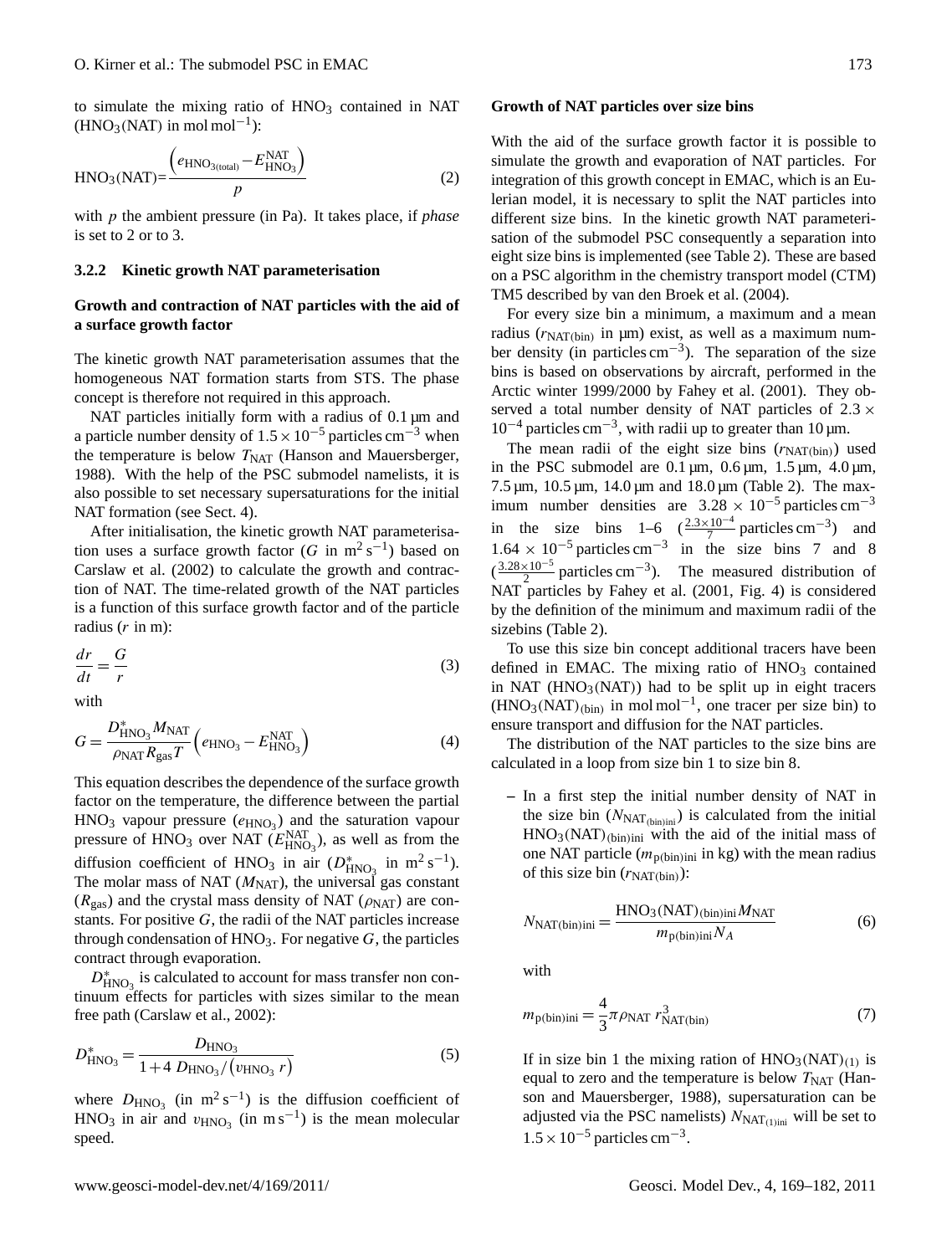<span id="page-5-0"></span>**Table 2.** The eight size bins in submodel PSC used for the kinetic growth NAT parameterisation.

| Size bin                                                          |               |               | 3             | 4    | 5    |      |      |      |
|-------------------------------------------------------------------|---------------|---------------|---------------|------|------|------|------|------|
| Minimum radius $(\mu m)$                                          | $0.0^{\circ}$ | $0.2^{\circ}$ | 1.0           | 2.0  | 6.0  | 9.0  | 12.0 | 16.0 |
| Maximum radius $(\mu m)$                                          | 0.2           | 1.0           | 2.0           | 6.0  | 9.0  | 12.0 | 16.0 | 20.0 |
| Mean radius $(\mu m)$                                             | 0.1           | $0.6^{\circ}$ | $1.5^{\circ}$ | 4.0  | 7.5  | 10.5 | 14.0 | 18.0 |
| Maximum number density<br>$(10^{-5}$ particles cm <sup>-3</sup> ) | 3.28          | 3.28          | 3.28          | 3.28 | 3.28 | 3.28 | 1.64 | 1.64 |

– In a second step a new radius  $(r_{\text{new(bin)}})$  for the size bin is calculated with the aid of the integrated form of Eq. [\(3\)](#page-4-1):

$$
r_{\text{new(bin)}} = \sqrt{r_{\text{NAT(bin)}}^2 + 2G\Delta t}
$$
 (8)

with the surface growth factor G (Eq. [4\)](#page-4-2) and  $\Delta t$ , the time step (in s).

With  $r_{\text{new(bin)}}$  it is possible to calculate the new mass of one particle  $m_{\text{p(bin)new}}$  according to Eq. [\(7\)](#page-4-3) and the new mixing ratio of  $HNO<sub>3</sub>$  contained in NAT  $(HNO<sub>3</sub>(NAT)<sub>(bin)new</sub>)$ :

<span id="page-5-1"></span>
$$
HNO3(NAT)(bin)new=HNO3(NAT)(bin)ini \frac{m_{p(bin)new}}{m_{p(bin)ini}}
$$
 (9)

The new number density for NAT particles of the current size bin  $(N<sub>NAT(bin</sub>)$  with the corresponding mean radius is calculated with

$$
N_{\text{NAT(bin)}} = \frac{\text{HNO}_3(\text{NAT})_{\text{(bin)new}} M_{\text{NAT}}}{r_{\text{NAT(bin)}} N_A}
$$
(10)

If  $N_{\text{NAT}_{\text{(bin)}}}$  is larger than the maximum number density of the current size bin, the overrun will be transferred to the next larger size bin by transformation into the corresponding number density of NAT particles with the mean radius of this larger size bin. The overrun is also considered in the calculation of  $HNO<sub>3</sub>(NAT)_{(bin)new}$  (Eq. [9\)](#page-5-1).

After the loop over all size bins, it is possible to calculate the total  $HNO<sub>3</sub>(NAT)$  as the sum of all  $HNO<sub>3</sub>(NAT)_{(bin)}$ :

$$
HNO3(NAT) = \sum_{\text{bin}=1}^{8} HNO3(NAT)_{\text{(bin)}}
$$
 (11)

#### **3.3 The parameterisation of ice particles**

For the formation of ice particles (type 2 PSC) there is only one parameterisation in the submodel PSC. It is based on the thermodynamic approach of [Marti and Mauersberger](#page-12-0) [\(1993\)](#page-12-0).

If *phase* is set to 3, the water fraction in ice particles  $(H_2O(ice)$  in mol mol<sup>-1</sup>) is calculated as the difference of the total partial pressure of  $H_2O$  ( $e_{H_2O(total)}$ ) and the saturation vapour pressure of H<sub>2</sub>O over ice particles ( $E_{\text{H}_2\text{O}}^{\text{ice}}$ ), which depends on pressure and temperature:

<span id="page-5-2"></span>
$$
H_2O(\text{ice}) = \frac{\left(e_{H_2O(\text{total})} - E_{H_2O}^{\text{ice}}\right)}{p} \tag{12}
$$

## **3.4 The calculation of surfaces, number densities and mean radii of PSC particles**

For the calculation of the reaction coefficients  $(\kappa)$  of the heterogeneous reactions (see Sect. [3.5\)](#page-6-0), which take place on the surface of the solid PSC particles as well as on the surface of the liquid stratospheric aerosols (STS and SSA), it is necessary to calculate the total surface of liquid aerosols, NAT and ice particles.

#### **3.4.1 Surfaces and mean radii of liquid droplets**

In the parameterisation for liquid droplets after [Carslaw et](#page-11-0) [al.](#page-11-0) [\(1995b\)](#page-11-0) the total surface  $(A_{liq}$  in cm<sup>2</sup> cm<sup>-3</sup>) and the mean radius  $(r<sub>liq</sub>$  in cm) are simulated for the calculation of the heterogeneous reaction coefficients.

To calculate  $A_{\text{liq}}$ , first the total mass of the liquid phase per air volume ( $m_{\text{total}}$  in g cm<sup>-3</sup>) is calculated. After this, the computation of the mass density of the liquid phase (*dens*liq in g cm−<sup>3</sup> ) is possible. With the equation

$$
V_{\text{liq}} = \frac{m_{\text{total}}}{den_{\text{liq}}}
$$
\n(13)

the total volume of the liquid droplets per air volume  $(V_{\text{liq}})$  in  $\text{cm}^3 \text{ cm}^{-3}$ ) is calculated and also  $A_{\text{liq}}$  following [Grainger et](#page-12-27) [al.](#page-12-27) [\(1995\)](#page-12-27):

<span id="page-5-3"></span>
$$
A_{\rm liq} = 8.406 V_{\rm liq}^{0.751}
$$
 (14)

The mean radius of the liquid aerosols  $(r_{\text{liq}})$  is calculated with the relation of the effective radius  $(r_{\text{eff}})$ ,  $V_{\text{liq}}$  and the proportion of  $r_{\text{liq}}$  and  $r_{\text{eff}}$  assuming a logarithmic Gaussian distribution with the following parameterisations after [Grainger et](#page-12-27) [al.](#page-12-27) [\(1995\)](#page-12-27):

$$
r_{\rm liq} = r_{\rm eff} \, e^{-0.173} \tag{15}
$$

with 
$$
r_{\text{eff}} = 0.357 V_{\text{liq}}^{0.249}
$$
 (16)

 $A_{\text{liq}}$  is used in the calculation of the heterogeneous reaction coefficients  $(\kappa)$  on stratospheric liquid aerosols in Eq. [\(21\)](#page-6-1).

## **3.4.2 Total number density and mean radius of solid particles using the thermodynamic NAT parameterisation**

Using the thermodynamic NAT parameterisation, the total number density ( $N_{\text{solid}}$  in particles m<sup>-3</sup>) and the mean radius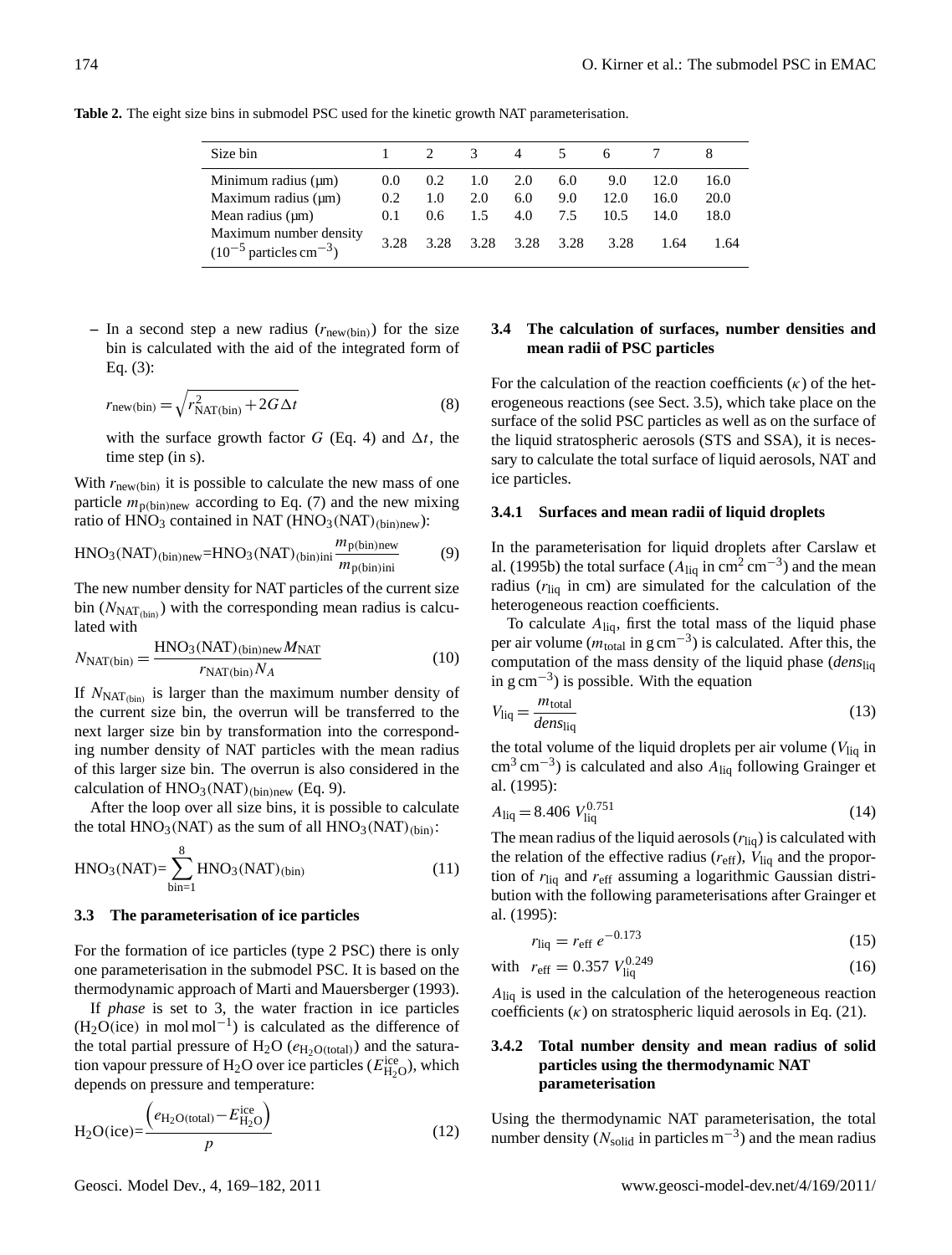$(r_{\text{solid}})$  in m) instead of the total surface of the solid particles are calculated.

With the help of  $H_2O(ice)$  (Eq. [12\)](#page-5-2) and  $HNO_3(NAT)$ (Eq. [2\)](#page-4-4) the total mass of solid particles  $(m_{solid})$  as well as their total volume ( $V_{\text{solid}}$  in m<sup>3</sup>) is calculated. The total number density of the solid particles  $(N_{\text{solid}})$  is then:

<span id="page-6-3"></span>
$$
N_{\text{solid}} = \max\left(\frac{3 V_{\text{solid}}}{4 \pi r_{\text{min}}^3}, N_{\text{max}}\right)
$$
 (17)

The minimum radius  $(r_{\text{min}}$  in m) is from the PSC submodel namelists (see Sect. [4\)](#page-9-0).  $N_{\text{solid}}$  is compared with a maximum number density  $(N_{\text{max}})$ , also determined in the PSC submodel namelists. If  $N_{\text{solid}}$  is greater than  $N_{\text{max}}$ , then  $N_{\text{solid}}$ is set to  $N_{\text{max}}$  (if this is the case,  $r_{\text{solid}}$  will be greater than  $r_{\rm min}$ , see Eq. [18\)](#page-6-2).

With the help of  $N_{\text{solid}}$  the mean radius  $(r_{\text{solid}})$  is calculated:

<span id="page-6-2"></span>
$$
r_{\text{solid}} = \sqrt[3]{\frac{3 \ V_{\text{solid}}}{4 \ \pi \ N_{\text{solid}}}}
$$
\n(18)

Within the thermodynamic NAT parameterisation  $N_{\text{solid}}$  and  $r_{\text{solid}}$  are used for the calculation of the reaction coefficients  $(\kappa)$  of heterogeneous reactions on the surface of ice and NAT particles (see Eq. [24\)](#page-7-0).  $N_{\text{solid}}$  is the sum of ice and NAT particles and  $r_{solid}$  the mean radius of these solid particles.

# **3.4.3 Total number density and mean radius of NAT and ice particles using the kinetic growth NAT parameterisation**

In contrast to the thermodynamic NAT approach, in the kinetic growth NAT parameterisation the number densities of NAT ( $N<sub>NAT</sub>$ ) and ice particles ( $N<sub>ice</sub>$  in particles m<sup>-3</sup>), as well as the mean radii of NAT particles  $(r<sub>NAT</sub>)$  and ice particles  $(r_{ice}$  in m) are used for the calculation of the heterogeneous reaction coefficients  $(\kappa)$  on the surface of NAT (Eq. [25\)](#page-7-1) and ice particles (Eq. [26\)](#page-7-2).

The number density of NAT is calculated from the single number density in each size bin  $(N<sub>NATbin</sub>)$ :

<span id="page-6-9"></span>
$$
N_{\text{NAT}} = \sum_{\text{bin}=1}^{8} N_{\text{NAT(bin)}} \tag{19}
$$

The mean NAT radius of all particles is calculated from the radii of each size bin  $(r_{\text{NAThin}})$ , weighted with  $N_{\text{NAT}}$ :

<span id="page-6-8"></span>
$$
r_{\text{NAT}} = \sqrt{\left(\sum_{\text{bin}=1}^{8} N_{\text{NAT(bin)}} \cdot r_{\text{NAT(bin)}}^2\right) / N_{\text{NAT}}}
$$
(20)

The number density of ice particles  $(N<sub>ice</sub>)$  and their radius  $(r_{\text{ice}})$  are defined in the same way as  $N_{\text{solid}}$  (Eq. [17\)](#page-6-3) and  $r_{\text{solid}}$ (Eq. [18\)](#page-6-2).

## <span id="page-6-0"></span>**3.5 The calculation of heterogeneous chemistry reaction coefficients**

The reaction coefficients for the heterogeneous reactions on PSCs (see Reactions [R1–R11\)](#page-1-0) are calculated in the PSC submodel. After calculation the reaction coefficients are delivered to the chemistry submodel MECCA1 [\(Sander et al.,](#page-13-11) [2005\)](#page-13-11). In MECCA1 the corresponding heterogeneous chemistry is simulated.

#### **3.5.1 Liquid droplets**

The second order heterogeneous reaction coefficient<sup>[1](#page-6-4)</sup> ( $\kappa$  in cm<sup>3</sup> s<sup>-1</sup>) for liquid stratospheric aerosol (STS and SSA) is calculated in a first step as a heterogeneous reaction coeffi-cient of first order<sup>[2](#page-6-5)</sup> ( $\kappa^I$  in 1 s<sup>-1</sup>, [Hanson et al., 1996\)](#page-12-28):

<span id="page-6-1"></span>
$$
\kappa^I = \frac{\gamma_{\text{liq}} \cdot c_{\text{bar}} \cdot A_{\text{liq}}}{4} \tag{21}
$$

with  $\gamma_{liq}$  the reaction probability on liquid droplets,  $A_{liq}$  the surface of the liquid droplets (Eq. [14\)](#page-5-3) and  $c_{bar}$  (in m<sup>-2</sup> s<sup>-1</sup>) an auxiliary variable (Eq. [22\)](#page-6-6). In the majority of heterogeneous reactions  $\gamma_{\text{liq}}$  depends on the radius of the liquid aerosols and on the mixing ratios of the substances in the gas phase involved in the reaction, as well on the temperatures. For the specific heterogeneous reaction  $\gamma$  is calculated after [Carslaw et al. \(1995a](#page-11-5)[,b\)](#page-11-0), [Luo et al.](#page-12-3) [\(1995\)](#page-12-3), [Hanson and](#page-12-29) [Ravishankara \(1994\)](#page-12-29) and [Hanson et al. \(1996\)](#page-12-28).

The variable  $c<sub>bar</sub>$  depends on a constant and on the temperature:

<span id="page-6-6"></span>
$$
c_{\text{bar}} = c\sqrt{T} \tag{22}
$$

According to the specific heterogeneous reaction, the constant  $c$  is in the range between 1221.4 (Reaction [R6\)](#page-1-0) and 1616.0 (Reaction [R11\)](#page-1-0). For more details see [Carslaw et al.](#page-11-0) [\(1995b\)](#page-11-0).

The heterogeneous reactions (Reactions [R1–R11\)](#page-1-0) are bimolecular reactions, with one educt in gas phase and one educt in liquid phase. To get  $\kappa$  from  $\kappa^I$  it is necessary to divide  $\kappa^I$  by the gas phase concentration of the substance in liquid phase (respectively solid phase by NAT and ice, see below). For example for Reaction:

$$
N_2O_5(g) + H_2O(l, s) \xrightarrow{het} 2 HNO_3(l, s)
$$
 (R1)

 $\kappa$  is calculated as:

<span id="page-6-7"></span>
$$
\kappa = \frac{\kappa^I}{\left[\text{H}_2\text{O}\right]} \tag{23}
$$

This calculation is possible as the concentration of  $H_2O$  is much higher than the concentration of  $N_2O_5$  and the concentration of  $H_2O$  is more or less independent of the reaction. The concentration of  $N_2O_5$  is therefore the limiting factor.

<span id="page-6-4"></span><sup>1</sup> true for bimolecular reactions

<span id="page-6-5"></span><sup>2</sup> true for monomolecular reactions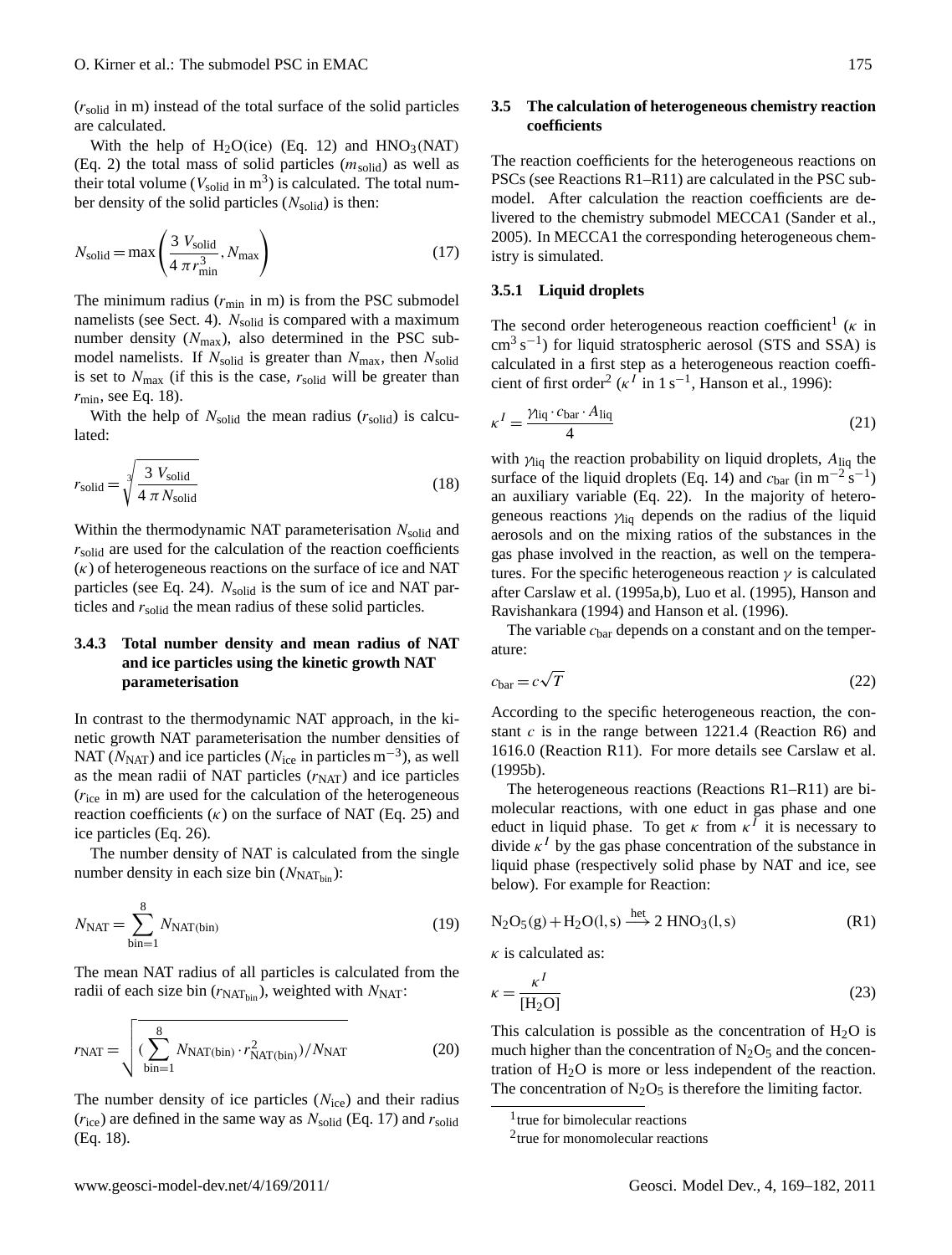<span id="page-7-3"></span>**Table 3.** Reaction probabilities  $\gamma$  for heterogeneous reactions on ice particles ( $\gamma_{ice}$ ) and on NAT particles ( $\gamma_{NAT}$ ) in the submodel PSC. Not in italics:  $\gamma$  from laboratory studies, valid for the temperature range in parentheses [\(Sander et al., 2003,](#page-13-19) [2006\)](#page-13-20). In italics:  $γ$  as used in the original code of the "Mainz Stratospheric Box Model" [\(Carslaw et al., 1994\)](#page-11-3).

| Heterogeneous reaction                                                                                                                                                                                                                                                                                                                                                      | on ice particles<br>$(\gamma_{ice})$                                                                                                                                                                                                    | on NAT particles<br>$(\gamma_{\text{NAT}})$                                                                                                                                                                             |
|-----------------------------------------------------------------------------------------------------------------------------------------------------------------------------------------------------------------------------------------------------------------------------------------------------------------------------------------------------------------------------|-----------------------------------------------------------------------------------------------------------------------------------------------------------------------------------------------------------------------------------------|-------------------------------------------------------------------------------------------------------------------------------------------------------------------------------------------------------------------------|
| $(R1) N2O5(g) + H2O(s)$<br>$(R2) N2O5(g) + HCl(s)$<br>$(R3)$ ClONO <sub>2</sub> $(g)$ + H <sub>2</sub> O(s)<br>$(R4) ClONO2(g) + HCl(s)$<br>$(R5)$ ClONO <sub>2</sub> $(g)$ + HBr(s)<br>$(R6)$ BrONO <sub>2</sub> $(g)$ + H <sub>2</sub> O(s)<br>$(R7)$ BrONO <sub>2</sub> $(g)$ + HCl(s)<br>$(R8) HOCI(g) + HCl(s)$<br>$(R9) HOCI(g) + HBr(s)$<br>$(R10) HOBr(g + HCl(s))$ | $0.02(188-195)$ K)<br>$0.03(190-220\,\mathrm{K})$<br>$0.3(180-200\,\mathrm{K})$<br>$0.3(180-200\,\mathrm{K})$<br>0.3(200 K)<br>$0.3(190-200\,\mathrm{K})$<br>03<br>$0.2(195-200\,\mathrm{K})$<br>0.3(189 K)<br>$0.3(180-228 \text{ K})$ | $4 \times 10^{-4}$ (200 K)<br>$0.003(200\,\mathrm{K})$<br>$0.004(200-202\text{ K})$<br>$0.2(185-210\,\mathrm{K})$<br>$0.3(200\,\mathrm{K})$<br>0.001<br>03<br>$0.1(195-200\,\mathrm{K})$<br>03<br>0 <sub>1</sub><br>0.1 |
| $(R11) HOBr(g) + HBr(s)$                                                                                                                                                                                                                                                                                                                                                    | 0.1(228 K)                                                                                                                                                                                                                              |                                                                                                                                                                                                                         |

## **3.5.2 Solid NAT and ice particles using the thermodynamic NAT parameterisation**

Using the thermodynamic PSC parameterisation the first step of the calculation of  $\kappa$  on NAT and ice particles is to calculate  $\kappa^I$  with  $N_{\text{solid}}$  and  $r_{\text{solid}}$ :

<span id="page-7-0"></span>
$$
\kappa^{I}(r) = \frac{4.56 \times 10^{4} \gamma \sqrt{\frac{T}{M_{\rm A}}} r_{\rm solid}^{2}}{1 + 3.3 \times 10^{4} \gamma r_{\rm solid} \frac{p}{T}}
$$
(24)

with  $M_A$  the molecular mass of substance A (educt of heterogeneous reaction in gas phase, in  $g \text{ mol}^{-1}$ ), T the temperature (in K),  $p$  the pressure (in hPa),  $r_{solid}$  the radius of solid particles (in cm, see Eq. [18\)](#page-6-2),  $N_{\text{solid}}$  the number density of solid particles (Eq. [17\)](#page-6-3) and  $\gamma$  the reaction probability (see Table [3\)](#page-7-3). Two calculations are performed, the first one calculates  $\kappa^I$  on ice particles using  $\gamma_{\text{ice}}$ , the second one calculates  $\kappa^I$  on NAT particles using  $\gamma_{\rm NAT}$ . For more details on Eq. [\(24\)](#page-7-0) see Müller [\(1994\)](#page-13-17) and [Turco et al. \(1989\)](#page-13-21).

To get  $\kappa$  for the specific heterogeneous reaction, it is necessary to divide  $\kappa^I$  (see Eq. [23\)](#page-6-7) by the gas phase concentration of the substance contained in solid phase as educt in the heterogeneous reaction.

The reaction probabilities  $(\gamma)$  of the reactions on NAT  $(\gamma_{\text{NAT}})$  and ice particles  $(\gamma_{\text{ice}})$  used in the PSC submodel are described in Table [3.](#page-7-3) Most of the reaction probabilities are from [Sander et al. \(2003,](#page-13-19) [2006\)](#page-13-20). The others are transferred from the original code of the PSC submodel which is based on the "Mainz Stratospheric Box Model" [\(Carslaw et](#page-11-3) [al., 1994\)](#page-11-3).

# **3.5.3 Solid NAT and ice particles using the kinetic growth NAT parameterisation**

Using the kinetic growth NAT parameterisation, the heterogeneous reaction coefficients (second order,  $\kappa$ ) for NAT particles are also calculated with Eq. [\(24\)](#page-7-0). In this case neither  $N_{\text{solid}}$  nor  $r_{\text{solid}}$  are used, but  $N_{\text{NAT}}$  and  $r_{\text{NAT}}$ . The calculation of  $\kappa^I$  on NAT particles is then:

<span id="page-7-1"></span>
$$
k^{I}(r) = \frac{4.56 \times 10^{4} \gamma_{\text{NAT}} \sqrt{\frac{T}{M_{\text{A}}}} r_{\text{NAT}}^{2} N_{\text{NAT}}}{1 + 3.3 \times 10^{4} \gamma r_{\text{NAT}} \frac{p}{T}}
$$
(25)

with  $r_{\text{NAT}}$  the mean radius of NAT (in cm, Eq. [20\)](#page-6-8),  $N_{\text{NAT}}$ the number density of NAT (Eq. [19\)](#page-6-9) and  $\gamma_{\text{NAT}}$  the reaction probability on NAT (Table [3\)](#page-7-3).

The calculation of  $\kappa^I$  on ice particles uses  $N_{\text{ice}}$  and  $r_{\text{ice}}$ instead of  $N_{\text{solid}}$  and  $r_{\text{solid}}$  in Eq. [\(24\)](#page-7-0):

<span id="page-7-2"></span>
$$
k^{I}(r) = \frac{4.56 \times 10^{4} \text{ Yice}}{1 + 3.3 \times 10^{4} \text{ Y rice}} \frac{r_{\text{ice}}^{2} \text{ Nice}}{T}
$$
(26)

with  $r_{\text{ice}}$  the mean radius of ice particles (in cm),  $N_{\text{ice}}$  the number density of ice particles and  $\gamma_{\text{ice}}$  the reaction probability on ice particles (Table [3\)](#page-7-3).

In order to get  $\kappa$  for the specific heterogeneous reaction, it is necessary to divide  $\kappa^I$  (see Eq. [23\)](#page-6-7) by the gas phase concentration of the substance presented in solid phase as educt in the heterogeneous reaction.

#### **3.6 The sedimentation of PSC-particles**

Depending on the applied PSC parameterisation the calculation of sedimentation is performed for solid particles (thermodynamic NAT parameterisation) or for NAT and ice particles (kinetic growth NAT parameterisation). In each case the sedimentation can be separated into different parts.

After the calculation of the sedimentation velocity of the PSC particles, the range of the sedimentation path during one time step is calculated. Thereafter the change of mass fraction of the PSC particles per time step and grid box, as well as the changes of  $H_2O$  and  $HNO_3$  in the gas phase are determined.

#### **3.6.1 Calculation of the sedimentation velocity**

# **Sedimentation velocity using the thermodynamic NAT parameterisation**

Using the thermodynamic NAT parameterisation the sedimentation velocity is calculated for solid particles  $(v_{\text{sed}(solid)}$ in m s−<sup>1</sup> ) with the parameterisation of [Waibel \(1997\)](#page-13-22). In this parameterisation in a first step the calculation of an auxiliary velocity ( $v_y$  in m s<sup>-1</sup>) takes place:

<span id="page-7-4"></span>
$$
v_{y} = \frac{g \rho_{\text{ice}} r_{\text{solid}}^2}{4.5 \cdot \eta T}
$$
 (27)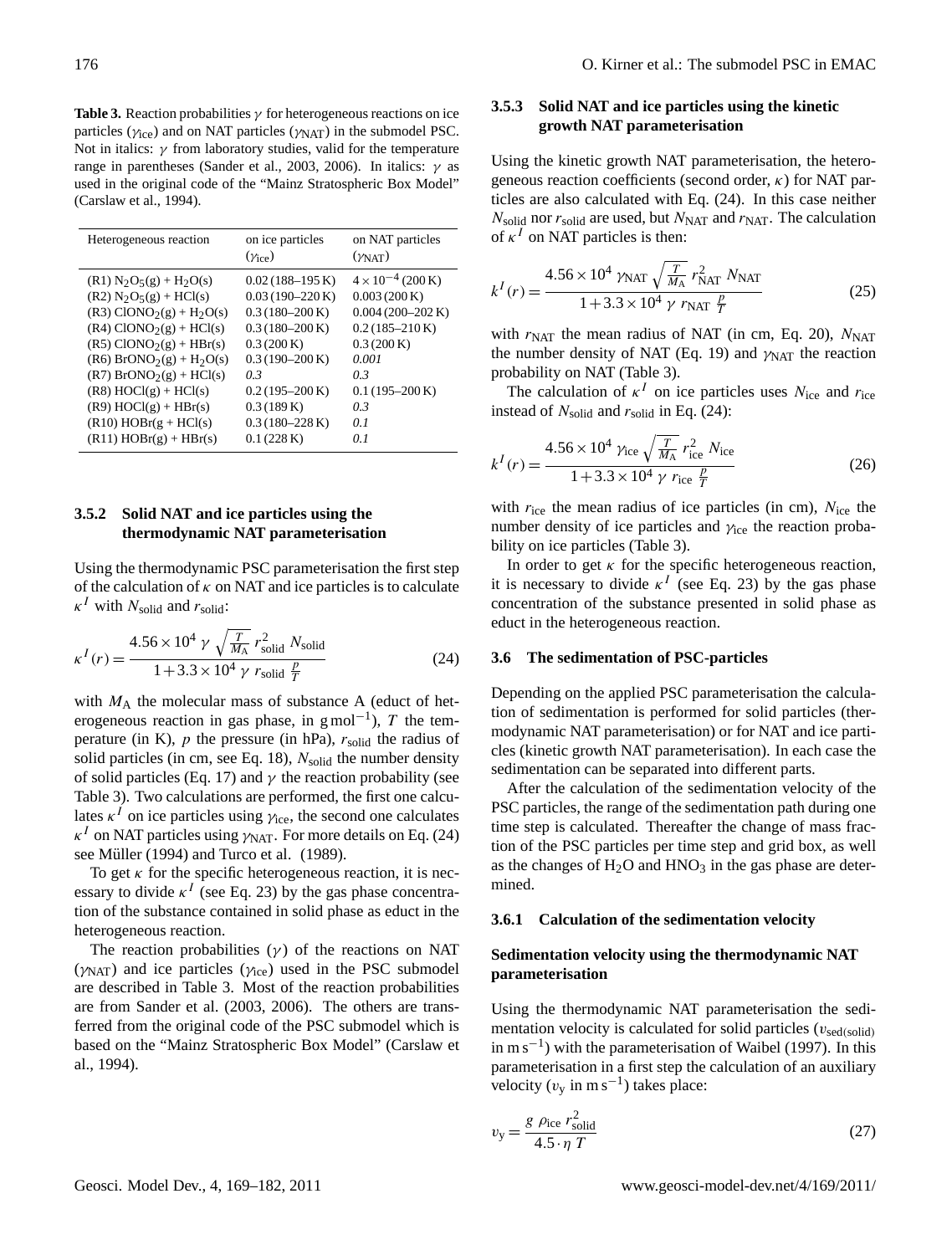with g the acceleration of gravity,  $\rho_{\text{ice}}$  the density of ice particles,  $r_{solid}$  the mean radius of solid particles (in m) and a factor  $\eta$  (6.45 × 10<sup>-8</sup> kg m<sup>-1</sup> s<sup>-1</sup> K<sup>-1</sup>). The sedimentation velocity for solid particles is calculated in a second step from  $v_y$  (in m s<sup>-1</sup>) and the variable val<sub>x</sub> (dimensionless):

$$
v_{\rm sed(solid)} = 0.893v_{\rm y} \,\, \text{val}_{\rm x} \tag{28}
$$

with

<span id="page-8-0"></span>
$$
\text{val}_x = 1 + \frac{\alpha_1 T}{p \ r_{\text{solid}}} + \frac{\alpha_2 T}{p \ r_{\text{solid}}} \frac{e^{\frac{-p \ r_{\text{solid}}}{\alpha_3 T}}}{p \ r_{\text{solid}}}
$$
(29)

and  $p$  the pressure (in Pa) as well as the auxiliary variables  $\alpha_1 = 1.49 \times 10^{-5}$  m Pa K<sup>-1</sup>,  $\alpha_2 = 5.02 \times 10^{-6}$  m Pa K<sup>-1</sup> and  $\alpha_3 = 2.64 \times 10^{-5}$  m Pa K<sup>-1</sup>.

## **Sedimentation velocity using the kinetic growth NAT parameterisation**

Using the kinetic growth PSC parameterisation, the sedimentation velocity is not calculated for solid particles but for NAT and ice particles. The calculation of the sedimentation velocity for ice particles ( $v_{\text{sed(ice)}}$  in m s<sup>-1</sup>) is performed with  $r_{\text{ice}}$  using the parameterisation of [Waibel](#page-13-22) [\(1997\)](#page-13-22) described in the Eqs. [\(27\)](#page-7-4)–[\(29\)](#page-8-0).

The sedimentation velocity for NAT particles ( $v_{\text{sed}(NAT)}$  in m s<sup>-1</sup>) is based on [Carslaw et al. \(2002\)](#page-11-1). The sedimentation velocity is calculated for every NAT size bin  $(v_{\text{sed}(\text{NAT})_{\text{(bin)}}}).$  $v_{\rm sed(NAT)bin}$  depends on the mean radius of the NAT size bin  $(r_{\text{NAT(bin)}})$  and on a sedimentation factor (S in ms<sup>-1</sup>):

$$
v_{\rm sed(NAT)_{\rm (bin)}} = S r_{\rm NAT(bin)}^2 \tag{30}
$$

with

$$
S = \frac{2g\rho_{\text{NAT}}C_{\text{c}}}{9\eta_{\text{a}}}
$$
\n(31)

with  $\rho_{\text{NAT}}$  the crystal mass density of NAT,  $C_c$  the "Cunningham slip flow correction factor" (dimensionless) and  $\eta_a$  the viscosity of air (in  $g \text{ ms}^{-1}$ ).

The correction factor  $C_c$  is calculated by:

$$
C_{\rm c} = 1 + \frac{l_{\rm HNO_3}}{r_{\rm NAT(bin)}} \left[ 1.257 + 0.4e^{\left(\frac{-1.1r_{\rm NAT_{bin}}}{l_{\rm HNO_3}}\right)} \right]
$$
(32)

with  $l_{HNO_3}$  the mean free path of the  $HNO_3$ -particles (in m) [\(Carslaw et al., 2002\)](#page-11-1).

## **3.6.2 Calculation of the range of the sedimentation path (sedimentation step)**

The vertical distance of a falling particle per time step is calculated by using the sedimentation velocity. As the vertical coordinate is pressure, this sedimentation step is a pressure difference (*SedStep* in Pa).

$$
SedStep = \frac{g M_{\text{air}} p v_{\text{sed}} \Delta t}{R_{\text{gas}} T}
$$
\n(33)

with  $M_{\text{air}}$  the molar mass of air,  $p$  the pressure (in Pa) and  $\Delta t$  the time step (in s).

*SedStep* is calculated for solid particles (*SedStep*solid) by using the thermodynamic NAT parameterisation and for ice particles (*SedStep*<sub>ice</sub>) as well as for NAT particles with respect to every size bin (*SedStep*<sub>NAT(bin</sub>) when using the kinetic growth NAT parameterisation.

## <span id="page-8-1"></span>**3.6.3 Calculation of the changes in gas phase H2O and HNO<sup>3</sup> due to sedimentation**

With the help of *SedStep* the changes of the mixing ratios of  $H_2O$  and  $HNO_3$  in gas phase due to ice or NAT sedimentation are calculated. There are three different sedimentation schemes in EMAC available: the "Simple Upwind Scheme", the "Walcek2000 Scheme" [\(Walcek, 2000\)](#page-13-23) and the "Trapezoid Scheme" [\(Buchholz, 2005\)](#page-11-12). In the PSC submodel namelists (see Sect. [4\)](#page-9-0) it is possible to choose one of it.

For example, using the "Simple Upwind Scheme" and the kinetic growth parameterisation the change of  $HNO<sub>3</sub>$  is calculated for every size bin  $(HNO<sub>3(chg(bin,k))</sub>)$ :

$$
HNO3(chg(bin,k)) = \frac{HNO3(bin,k-1) SedStepNAT(bin,k-1)}{pbot(k) - ptop(k) - \frac{HNO3(bin,k) SedStepNAT(bin,k)}{pbot(k) - ptop(k)}}
$$
(34)

 $p_{bot(k)}$  and  $p_{top(k)}$  are the pressures at the top and the bottom of the relevant grid box  $k$  ( $k-1$  means the grid box above grid box  $k$ ), *SedStep*<sub>NAT(bin, $k$ ) the sedimentation step of NAT</sub> and  $HNO<sub>3(bin,k)</sub>$  the  $HNO<sub>3</sub>$  mixing ratio of the current size bin in this grid box. The total change in  $HNO<sub>3</sub>$  is the sum over all size bins:

$$
HNO3(chg(k)) = \sum_{\text{bin}=1}^{8} HNO3(chg(bin,k))
$$
 (35)

The new  $HNO<sub>3</sub>$  mixing ratio is calculated as:

$$
HNO3(new(k)) = HNO3(old(k)) + HNO3(chg(k))
$$
 (36)

For the changes in H<sub>2</sub>O (H<sub>2</sub>O<sub>(chg<sub>(k)</sub>)) the same calculations</sub> are performed, but with the sedimentation step of ice particles (*SedStep*<sub>ice</sub>).

Using the thermodynamic NAT parameterisation the changes of  $H_2O$  and  $HNO_3$  are calculated with the sedimentation step of solid particles (*SedStep*solid).

The "Walcek2000 Scheme" and the "Trapezoid Scheme", as well as an assessment of the three sedimentation schemes are described in [Buchholz](#page-11-12) [\(2005\)](#page-11-12). The "Trapezoid Scheme"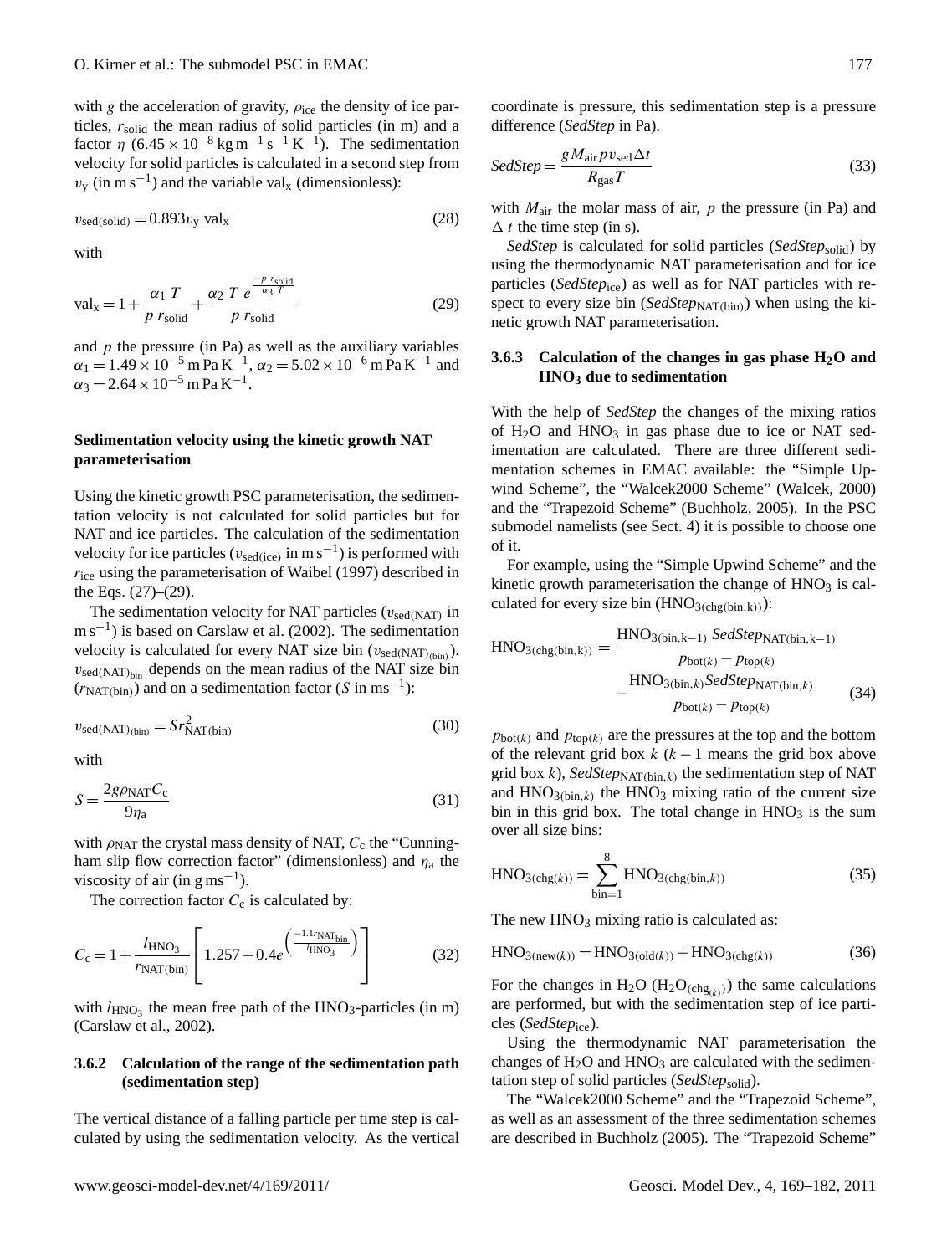<span id="page-9-1"></span>

| $\& CTRL$                          |                                                                                                                                                                                                                              |
|------------------------------------|------------------------------------------------------------------------------------------------------------------------------------------------------------------------------------------------------------------------------|
| $KinPar = T$                       | switch for the kinetic growth NAT parameterisation (True/False)                                                                                                                                                              |
| $LAdvectIceNat = F$                | influence of the advection to the formation of ice and NAT (True/False)<br>with $KinPar = T \rightarrow$ only influence to the formation of ice                                                                              |
| $LH$ <sub>om</sub> NucNAT = F      | homogen NAT-nucleation? (True/False)<br>with $KinPar = T \rightarrow$ irrelevant                                                                                                                                             |
| $NatFormThreshold = -3.0$          | supercooling for initialisation of NAT in K                                                                                                                                                                                  |
| $minKhet = 0.0$                    | minimal reaction rate for the heterogeneous reactions in $\text{cm}^3 \text{ s}^{-1}$                                                                                                                                        |
| $maxKhet = 1.0 \times 10^{-13}$    | maximal reaction rate for the heterogeneous reactions in $\text{cm}^3 \text{ s}^{-1}$                                                                                                                                        |
| $SupSatLee = 1.5$                  | supercooling in percentage of $H2O$ partial pressure                                                                                                                                                                         |
| $r_{\rm min} = 1.0 \times 10^{-7}$ | with $KinPar = F \rightarrow$ minimal radius of solid particles $(r_{solid})$ in m<br>with $KinPar = T \rightarrow$ minimal radius of ice particles ( $r_{ice}$ ) in m                                                       |
| $N_{\rm max} = 42000$              | with $\textit{KinPar} = F \rightarrow$ maximal number density of solid particles in particles m <sup>-3</sup><br>with $\textit{KinPar} = T \rightarrow$ maximal number density of ice particles in particles m <sup>-3</sup> |
| $Sed Scheme = 1$                   | switch for sedimentation schemes:<br>$1 =$ simple upwind scheme<br>$2$ = Walcek advection scheme<br>$3 =$ trapezoid scheme<br>$else = no sedimentation$                                                                      |
| $\&$ CPL                           |                                                                                                                                                                                                                              |
| $LCalcChem = F$                    | switch for computation of heterogeneous reaction rates in submodel PSC (True/False)                                                                                                                                          |
| $TempShift = 0.0$                  | internal change of temperature in K in submodel PSC                                                                                                                                                                          |
| $r_{\text{lat}} = -55.0, 45.0$     | latitude limit of PSC region (SH, NH)                                                                                                                                                                                        |
| $r_{\text{lb}} = 18000.0, 18000.0$ | lower boundary of PSC region [Pa] (SH, NH)                                                                                                                                                                                   |
| $r_{\rm mb} = 14000.0, 10000.0$    | middle boundary of PSC region [Pa] (SH, NH)                                                                                                                                                                                  |

**Table 4.** The PSC Submodel CTRL and CPL namelists in the namelist file psc.nml, which is part of the MESSy user interface. The settings have been used for the simulation which results are presented in Sect. [5.](#page-11-11)

is implemented as "first order sedimentation scheme" in the SEDI submodel and therefore also described in [Kerkweg](#page-12-18) [et al.](#page-12-18) [\(2006a\)](#page-12-18). [Buchholz \(2005\)](#page-11-12) recommends the "Trapezoid Scheme" using the thermodynamic NAT parameterisation. But applying the kinetic growth NAT parameterisation [Kirner \(2008\)](#page-12-23) recommends the "Simple Upwind Scheme".

 $l_{\text{feedback}} = T$  feedback on dynamics

 $r_{\rm ub}$  = 500.0, 500.0 upper boundary of PSC region [Pa] (SH, NH)

#### <span id="page-9-0"></span>**4 Namelists of the submodel PSC**

The two namelists of the PSC submodel are presented in Table [4.](#page-9-1) The CTRL namelist contains parameters for the internal control of the PSC submodel, the CPL namelist variables are important for coupling with other submodels. With these namelists it is possible to setup the submodel PSC with different parameters.

The most essential parameter in the PSC CTRL namelist is *KinPar*. It stands for the option using the described kinetic growth NAT parameterisation (*KinPar = T*) or the thermodynamic NAT parameterisation  $(KinPar = F)$ . With the choice of *KinPar* some of the other parameters have different meanings.

If *LAdvectIceNat* is set to *T* advected ice particles have influence on the formation of ice, i.e., if ice particles exist in a grid box, *phase* is set to 3 (see Sect. [3.2.1\)](#page-3-0) and no supercooling (see below) is required to form ice particles. The same is valid for the NAT formation, i.e. if NAT particles already exist in a grid box, *phase* is set to 2 and no supercooling is required to form NAT. As the phase concept is not valid for NAT formation in the kinetic growth NAT parameterisation (*KinPar = T*), *LAdvectIceNat* has in this case no influence.

The parameter *LHomNucNAT* has also no influence on the formation of NAT, if *KinPar* is set to *T*, as in the kinetic growth NAT parameterisation the homogeneous NAT formation is assumed. But if *KinPar* is set to *F* and *LHomNucNAT* is set to *T*, homogeneous NAT formation is included in the thermodynamic NAT parameterisation.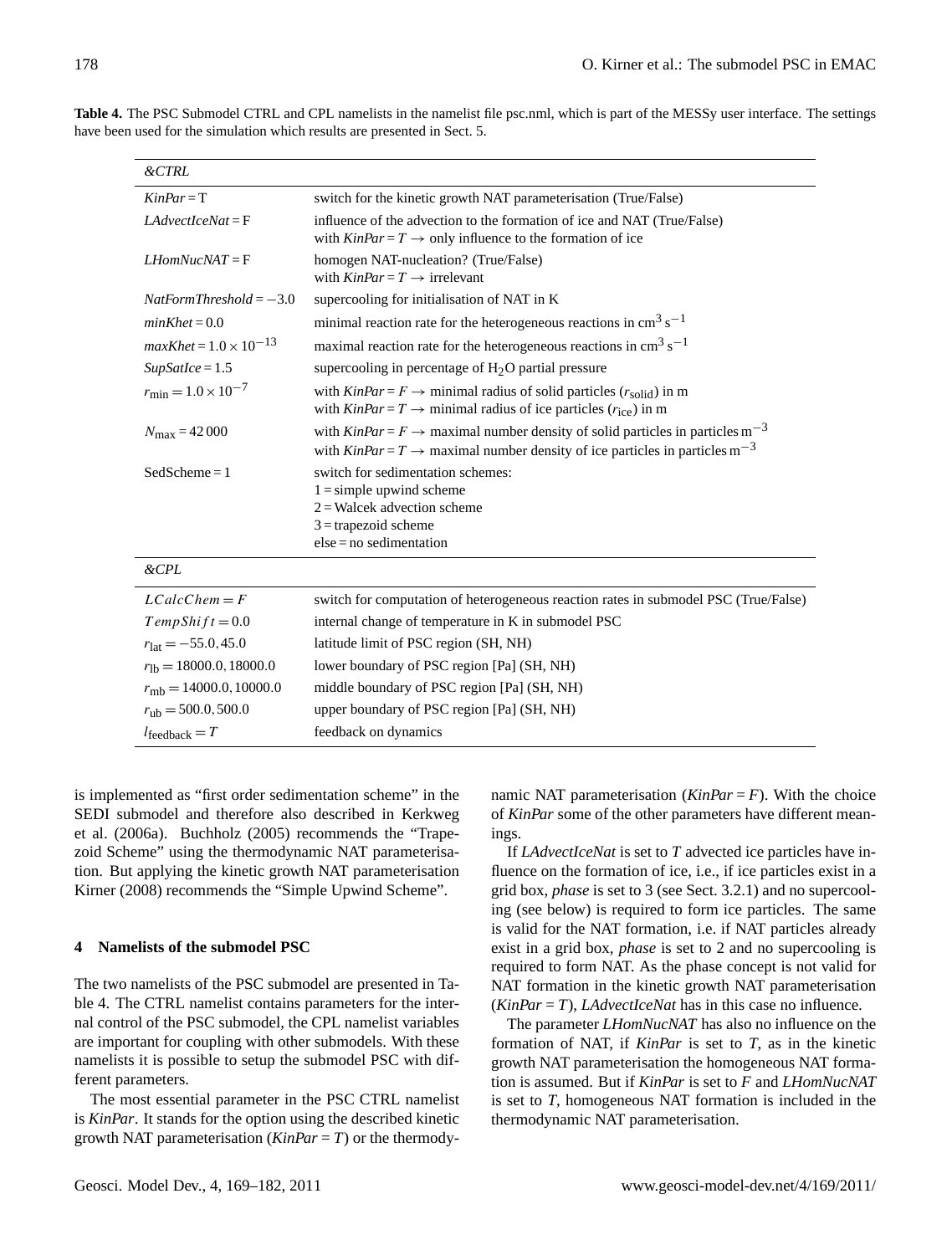

<span id="page-10-0"></span>**Fig. 1.** Time series from May 2007 to November 2007 (zonally averaged polewards of 87.9° S): Number density of NAT particles (N<sub>NAT</sub> in particlesm<sup>-3</sup>, top left), number density of ice particles ( $N_{\text{ice}}$  in particlesm<sup>-3</sup>, top right), mixing ratio of HNO<sub>3</sub> (in nmolmol<sup>-1</sup>, bottom left) and mixing ratio of  $H_2O$  (in µmolmol<sup>-1</sup>, bottom right).

For the homogenous NAT formation it is possible to set with *NatFormThreshold* a required supercooling (in K). This supercooling has an influence only, if *LHomNucNAT* is set to *T*, or if the kinetic growth NAT parameterisation is used. In any case *NatFormThreshold* is only needed for the first formation of NAT in a grid cell.

With *minKhet* and *maxKhet* it is possible to set minima and maxima for the heterogeneous reaction coefficients. For example, if the calculated coefficient is greater than *maxKhet* the heterogeneous reaction coefficient is limited by *maxKhet*. The values of *minKhet* and *maxKhet* are only relevant, if *LCalcChem* (see below) is set to *T*.

The parameter *SupSatIce* is responsible for the supersaturation for ice formation. It is denoted as a factor, for example a *SupSatIce* value of 1.5 means that the H<sub>2</sub>O partial pressure must be 50% higher as the  $H_2O$  saturation pressure to form ice particles. The supersaturation should be reduced for coarse resolutions.

The parameters minimum radius  $(r_{min})$  and maximum number density  $(N_{\text{max}})$  are relevant for the calculation of the mean radius and number density of PSC particles. They

are essential for the number density of solid particles using the thermodynamic NAT parameterisation or for ice particles using the kinetic growth NAT parameterisation, respectively (Eq. [17\)](#page-6-3). The higher  $N_{\text{max}}$  is chosen, the lower is the mean radius and the sedimentation velocity of solid or ice particles, respectively.

With the parameter *SedScheme* the sedimentation scheme for the denitrification and dehydration is chosen. The simple upwind scheme is described in Sect. [3.6.3.](#page-8-1)

If the parameter *LCalcChem* in the PSC CPL namelist (Table [4\)](#page-9-1) is set to *T*, the heterogeneous reaction coefficients are calculated in the submodel PSC. To transfer this reaction coefficients to the chemistry submodel MECCA1, it is required to set *het stream* = "psc" in the CPL namelist of submodel MECCA1.

With the parameter *TempShift* it is possible to change the temperature in the submodel PSC. For example, if *TempShift* is set to −2.0, the polar stratospheric clouds are calculated with temperatures  $2.0 \text{ K}$  lower that the model temperatures. This can be useful for sensitivity studies.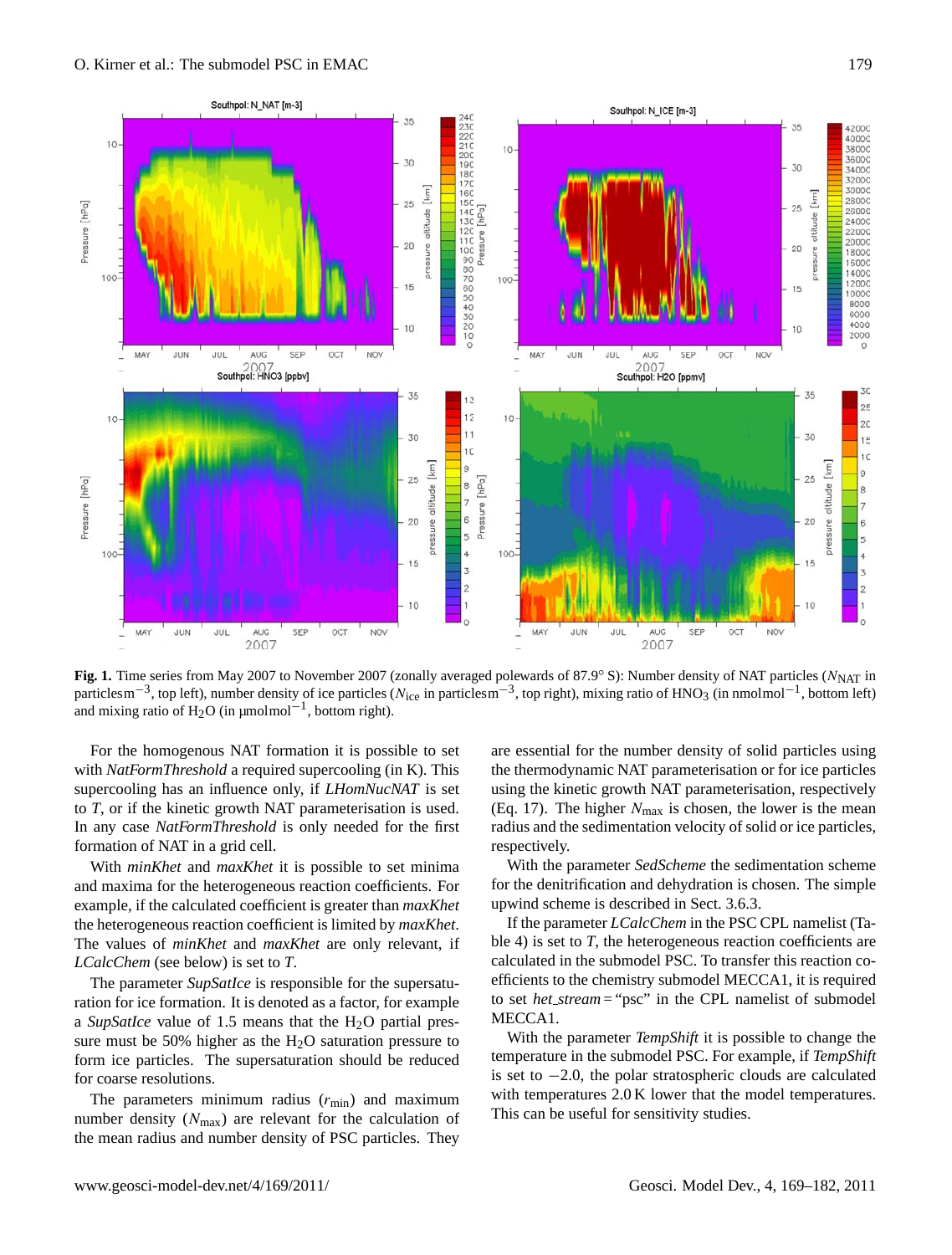The parameters  $r_{\text{lat}}$ ,  $r_{\text{lb}}$ ,  $r_{\text{mb}}$  and  $r_{\text{ub}}$  describe the boundaries of the PSC region. Only within this region the calculations concerning the polar stratospheric clouds take place.  $r_{\text{lat}}$  (in degrees north) describes the borders of the PSC region in the Southern and Northern Hemisphere.  $r_{\text{lb}}$  and  $r_{\text{ub}}$ (in Pa) are the lower and upper altitude boundaries of the Antarctic and Arctic PSC region.  $r_{\rm mb}$  (in Pa) describes the boundary below which the PSC region is calculated with the help of  $T_{\text{ice}}$  and  $T_{\text{NAT}}$ . Between  $r_{\text{lb}}$  and  $r_{\text{mb}}$  the PSC region is defined, if the condition  $T_{\text{ice}} \leq T_{\text{NAT}}$  is fulfilled.

With the help of the parameter  $l_{\text{feedback}}$  it is possible to switch-off the dynamical-chemical feedback. In this case the total  $HNO<sub>3</sub>$  vapour pressure ( $e<sub>HNO<sub>3(total</sub>)</sub>$  in Pa) is described through a pre-defined climatology. This HNO<sub>3</sub> climatology has to be imported, e.g. via the submodel OFFLEM [\(Kerk](#page-12-17)[weg et al., 2006b\)](#page-12-17).

## <span id="page-11-11"></span>**5 Results**

In Fig. [1](#page-10-0) some results of an EMAC simulation (version 1.7, updated with the new version of submodel PSC) using the kinetic growth NAT parameterisation and the parameters of the PSC namelists in Table [4](#page-9-1) are shown. During the Antarctic winter 2007 the formation of type 1a PSC polewards of 87.9◦ S begins mid May at altitudes between 20 hPa and 40 hPa. After that the NAT particles exist in the maximum range from 180 hPa to 13 hPa and yield number densities of maximal 230 particles  $m^{-3}$ . Through the sedimentation of NAT particles the denitrification takes place. Thus the mixing ratios of  $HNO<sub>3</sub>$  decrease rapidly from May to July at altitudes of the existing type 1a PSC and obtain minima less than  $0.5$  nmol mol<sup>-1</sup>.

The formation of type 2 PSC starts at the beginning of June and therefore later as type 1a PSC. In the following time the ice particles exist in the maximum range from 180 hPa to 18 hPa and reach number densities of maximal 42 000 particles  $m^{-3}$ . Through the sedimentation of ice particles the dehydration takes place in the stratosphere. The mixing ratios of  $H_2O$  rapidly decrease from June to August at altitudes with existing ice particles and obtain minima less than  $1.0 \mu$ mol mol<sup>-1</sup>.

More results including a detailed evaluation of the effects of the thermodynamic and kinetic growth NAT parameterisation on the simulated chemistry will be published by [Kirner](#page-12-30) [et al.](#page-12-30) [\(2011\)](#page-12-30) elsewhere.

### **6 Conclusions**

With the submodel PSC it is possible to simulate the polar stratospheric clouds and their feedbacks to the chemistry including denitrification and dehydration. Due to two different NAT parameterisations and due to various parameters in the PSC namelists the submodel is highly flexible and can be

setup according to different scientific theories of PSC formation and development.

*Acknowledgements.* The authors would like to thank Volker Grewe of DLR for his helpful comments on the manuscript.

Edited by: V. Grewe

#### **References**

- <span id="page-11-9"></span>Abbatt, J. P. D. and Molina, M. J.: The heterogeneous reaction of  $HOCI + HCl \rightarrow Cl<sub>2</sub> + H<sub>2</sub>O$  on ice and nitric-acid trihydrate – reaction probabilities and stratospheric implications, Geophys. Res. Lett., 19, 461–464, 1992.
- <span id="page-11-8"></span>Bertram, A. K., Patterson, D. D., and Sloan, J. J.: Mechanisms and temperatures for the freezing of sulfuric acid aerosols measured by FTIR extinction spectroscopy, J. Phys. Chem., 100, 2376– 2383, 1996.
- <span id="page-11-2"></span>Beyer, K. D., Seago, S. W., Chang, H. Y., and Molina, M. J.: Composition and freezing of aqueous  $H_2SO_4$ -HNO<sub>3</sub> solutions under polar stratospheric conditions, Geophys. Res. Lett., 21, 871–874, 1994.
- <span id="page-11-6"></span>Biermann, U. M., Crowley, J. N., Huthwelker, T., Moortgat, G. K., Crutzen, P. J., and Peter, T.: FTIR studies on lifetime prolongation of stratospheric ice particles due to NAT coating, Geophys. Res. Lett., 25, 3939–3942, 1998.
- <span id="page-11-12"></span>Buchholz, J.: Simulations of physics and chemistry of polar stratospheric clouds with a general circulation model, PhD thesis, Johannes Gutenberg University Mainz, Germany, 2005.
- <span id="page-11-3"></span>Carslaw, K. S., Luo, B. P., Clegg, S. L., Peter, T., Brimblecombe, P., and Crutzen, P. J.: Stratospheric aerosol growth and  $HNO<sub>3</sub>$  gas phase depletion from coupled  $HNO<sub>3</sub>$  and water uptake by liquid particles, Geophys. Res. Lett., 21, 2479–2482, 1994.
- <span id="page-11-5"></span>Carslaw, K. S., Clegg, S. L., and Brimblecombe, P.: A thermodynamic model of the system HCl-HNO<sub>3</sub>-H<sub>2</sub>SO<sub>4</sub>-H<sub>2</sub>O including solubilities of HBr, from <200 K to 328 K, J. Phys. Chem., 99, 11557–11574, 1995a.
- <span id="page-11-0"></span>Carslaw, K. S., Luo, B., and Peter, T.: An analytic expression for the composition of aqueous  $HNO_3-H_2SO_4$  stratospheric aerosols including gas phase removal of  $HNO<sub>3</sub>$ , Geophys. Res. Lett., 22(14), 1877–1880, 1995b.
- <span id="page-11-4"></span>Carslaw, K. S., Peter, T., and Clegg, S. L.: Modeling the composition of liquid stratospheric aerosols, Rev. Geophys., 35, 125–154, 1997.
- <span id="page-11-7"></span>Carslaw, K. S. Wirth, M., Tsias, A., Luo, B. P., Dörnbrack, A., Leutbecher, M., Volkert, H., Renger, W., Bacmeister, J. T., and Peter, T.: Particle microphysics and chemistry in remotely observed mountain polar stratospheric clouds, J. Geophys. Res., 103(D5), 5785–5796, [doi:10.1029/97JD03626,](http://dx.doi.org/10.1029/97JD03626) 1998.
- <span id="page-11-1"></span>Carslaw, K. S., Kettleborough, J. A., Northway, M. J., Davies, S., Gao, R. S., Fahey, D. W., Baumgardner, D. G., Chipperfield, M. P., and Kleinböhl, A.: A vortex-scale simulation of the growth and sedimentation of large nitric acid hydrate particles, J. Geophys. Res., 107(D20), 8300, [doi:10.1029/2001JD000467,](http://dx.doi.org/10.1029/2001JD000467) 2002.
- <span id="page-11-10"></span>Crutzen, P. J., Müller, R., Brühl, C., and Peter, T.: On the potential importance of the gas-phase reaction  $CH_3O_2 + ClO \longrightarrow ClOO$ + CH<sub>3</sub>O and the heterogeneous reaction HOCl + HCl→+H<sub>2</sub>O  $+ Cl<sub>2</sub>$  in ozone hole chemistry, Geophys. Res. Lett., 19, 1113– 1116, 1992.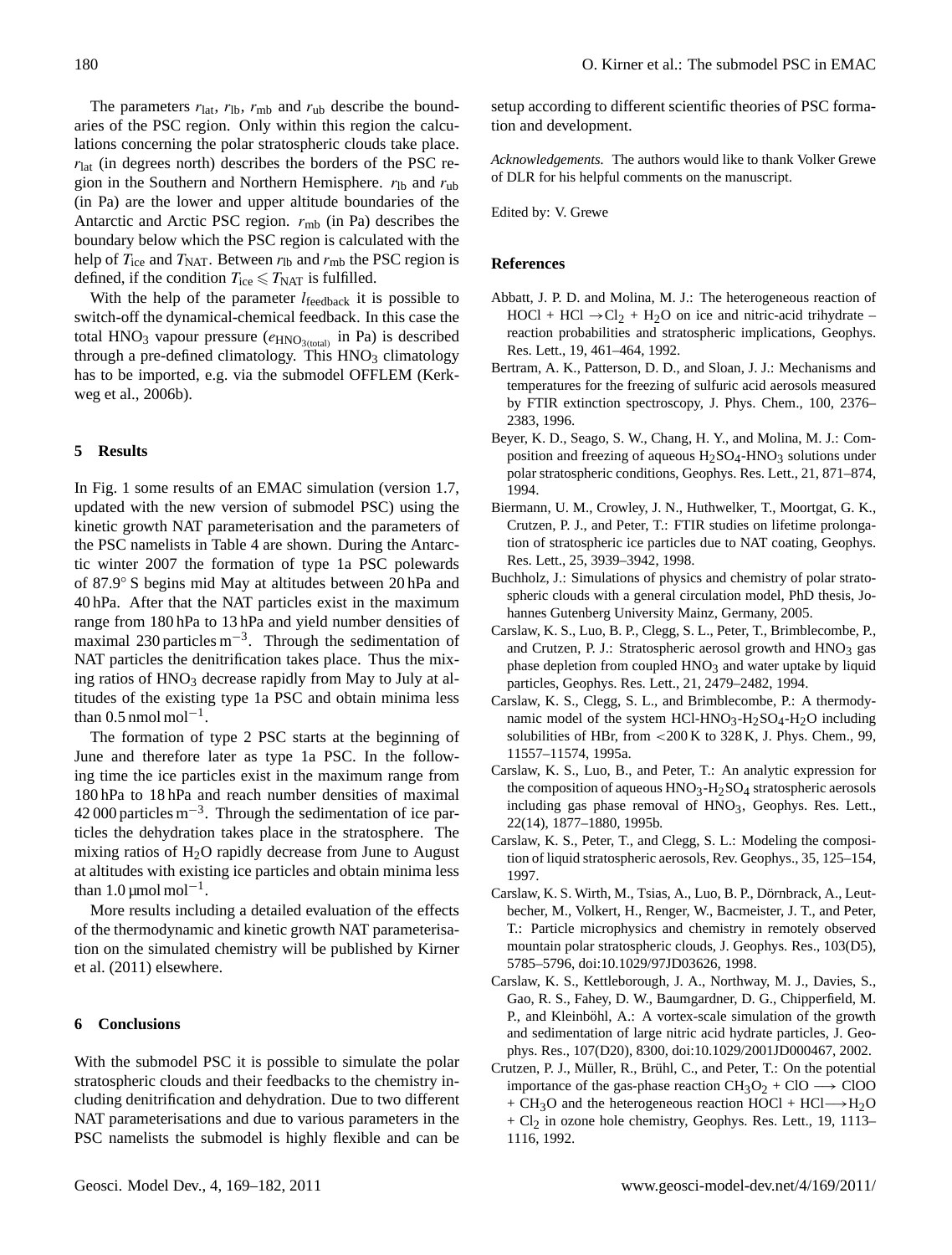- <span id="page-12-6"></span>Daerden, F., Larsen, N., Chabrillat, S., Errera, Q., Bonjean, S., Fonteyn, D., Hoppel, K., and Fromm, M.: A 3D-CTM with detailed online PSC-microphysics: analysis of the Antarctic winter 2003 by comparison with satellite observations, Atmos. Chem. Phys., 7, 1755–1772, [doi:10.5194/acp-7-1755-2007,](http://dx.doi.org/10.5194/acp-7-1755-2007) 2007.
- <span id="page-12-9"></span>DeMott, P., Rogers, D., and Kreidenweis, S.: The susceptibility of ice formation in upper tropospheric clouds to insoluble aerosol components, J. Geophys. Res., 102, 19575–19584, 1997.
- <span id="page-12-7"></span>Dye, J. E., Baumgardener, D., Gandrud, B. W., Kawa, S. A., Kelly, K. K., Lowenstein, M., Ferry, G. V., Chan, K. R., and Gary, B. L.: Particle size distributions in Arctic polar stratospheric clouds, growth and freezing of sulphuric acid droplets, and implications for cloud formation, J. Geophys. Res., 97, 8015–8034, 1992.
- <span id="page-12-26"></span>Fahey, D. W., Gao, R. S., Carslaw, K. S., Kettleborough, J., Popp, P. J., Northway, M. J., Holecek, J. C., Ciciora, S. C., McLaughlin, R. J., Thompson, T. L., Winkler, R. H., Baumgardner, D. G., Gandrud, B., Wennberg, P. O., Dhaniyala, S., McKinney, K., Peter, T., Salawitch, R. J., Bui, T. P., Elkins, J. W., Webster, C. R., Atlas, E. L., Jost, H., Wilson, J. C., Herman, R. L., Kleinböhl, A., and von König, M.: The Detection of Large  $HNO<sub>3</sub>$ -Containing Particles in the Winter Arctic Stratosphere, Science, 291, 1026– 1031, 2001.
- <span id="page-12-11"></span>Fortin, T. J., Drdla, K., Iraci, L. T., and Tolbert, M. A.: Ice condensation on sulfuric acid tetrahydrate: Implications for polar stratospheric ice clouds, Atmos. Chem. Phys., 3, 987–997, [doi:10.5194/acp-3-987-2003,](http://dx.doi.org/10.5194/acp-3-987-2003) 2003.
- <span id="page-12-14"></span>Graedel, T. E. and Crutzen, P. J.: Atmospheric Change: An Earth System Perspective, Freeman, New York, 1993.
- <span id="page-12-27"></span>Grainger R. G., Lambert, A., Rodgers, C. D., Taylor, F. W., and Desher, T.: Stratospheric aerosol effective radius, surface area and volume estimated from infrared measurements, J. Geophys. Res., 100, 16507–16518, 1995.
- <span id="page-12-21"></span>Grooß, J.-U.: Modelling of Stratospheric Chemistry based on HALOE/UARS Satellite Data, PhD thesis, Universität Mainz, Germany, 1996.
- <span id="page-12-1"></span>Hanson, D. R. and Mauersberger K.: Laboratory studies of the nitric acid trihydrate: implications for the south polar stratosphere, Geophys. Res. Lett., 15, 855–858, 1988.
- <span id="page-12-12"></span>Hanson, D. R. and Ravishankara, A. R.: The reaction probabilities of ClONO<sub>2</sub> and N<sub>2</sub>O<sub>5</sub> on polar stratospheric cloud materials, J. Geophys. Res., 96, 5081–5090, 1991.
- <span id="page-12-13"></span>Hanson, D. R. and Ravishankara, A. R.: The reaction of ClONO<sub>2</sub> with HCl on NAT, NAD, and frozen sulfuric acid and hydrolysis of  $N_2O_5$  and ClONO<sub>2</sub> on frozen sulfuric acid, J. Geophys. Res., 96, 22931–22936, 1993.
- <span id="page-12-29"></span>Hanson, D. R. and Ravishankara, A. R.: Reactiv uptake of ClONO<sub>2</sub> onto sulfuric acid due to reation with HCl and  $H<sub>2</sub>O$ , J. Phys. Chem., 98, 5728–5735, 1994.
- <span id="page-12-25"></span>Hanson, D. R. and Ravishankara, A. R.: Heterogeneous chemistry of Bromine species in sulfuric acid under stratospheric conditions, Geophys. Res. Lett., 22, 385–388, 1995.
- <span id="page-12-28"></span>Hanson, D. R., Raishankara, A. R., and Lovejoy, E. R.: Reaction of  $BrONO<sub>2</sub>$  with  $H<sub>2</sub>O$  on submicron sulfuric acid aerosol and the implications for the lower stratosphere, J. Geophys. Res., 101, 9063–9069, 1996.
- <span id="page-12-24"></span>Huthwelker T., Peter, T., Luo, B. P., Clegg, S. L., Carslaw, K. S., and Brimblecombe, P.: Solubility of HOCl in Water and aqueous H2SO4 to stratospheric temperatures, J. Atmos. Chem., 21, 81– 95, 1995.
- <span id="page-12-10"></span>Jensen, E. J. and Toon, O. B.: The potential impact of soot particles from aircraft exhaust on cirrus clouds, Geophys. Res. Lett., 24, 249–252, 1997.
- <span id="page-12-16"></span>Jöckel, P., Sander, R., Kerkweg, A., Tost, H., and Lelieveld, J.: Technical Note: The Modular Earth Submodel System (MESSy) – a new approach towards Earth System Modeling, Atmos. Chem. Phys., 5, 433–444, [doi:10.5194/acp-5-433-2005,](http://dx.doi.org/10.5194/acp-5-433-2005) 2005.
- <span id="page-12-15"></span>Jöckel, P., Tost, H., Pozzer, A., Brühl, C., Buchholz, J., Ganzeveld, L., Hoor, P., Kerkweg, A., Lawrence, M. G., Sander, R., Steil, B., Stiller, G., Tanarhte, M., Taraborrelli, D., van Aardenne, J., and Lelieveld, J.: The atmospheric chemistry general circulation model ECHAM5/MESSy1: consistent simulation of ozone from the surface to the mesosphere, Atmos. Chem. Phys., 6, 5067– 5104, [doi:10.5194/acp-6-5067-2006,](http://dx.doi.org/10.5194/acp-6-5067-2006) 2006.
- <span id="page-12-20"></span>Jöckel, P., Kerkweg, A., Buchholz-Dietsch, J., Tost, H., Sander, R., and Pozzer, A.: Technical Note: Coupling of chemical processes with the Modular Earth Submodel System (MESSy) submodel TRACER, Atmos. Chem. Phys., 8, 1677–1687, [doi:10.5194/acp-](http://dx.doi.org/10.5194/acp-8-1677-2008)[8-1677-2008,](http://dx.doi.org/10.5194/acp-8-1677-2008) 2008.
- <span id="page-12-4"></span>Junge, C. E., Chagnon, C. W., and Manson, J. E.: Stratospheric aerosols, J. Meteorol., 18, 81–108, 1961.
- <span id="page-12-18"></span>Kerkweg, A., Buchholz, J., Ganzeveld, L., Pozzer, A., Tost, H., and Jöckel, P.: Technical Note: An implementation of the dry removal processes DRY DEPosition and SEDImentation in the Modular Earth Submodel System (MESSy), Atmos. Chem. Phys., 6, 4617–4632, [doi:10.5194/acp-6-4617-2006,](http://dx.doi.org/10.5194/acp-6-4617-2006) 2006a.
- <span id="page-12-17"></span>Kerkweg, A., Sander, R., Tost, H., and Jöckel, P.: Technical note: Implementation of prescribed (OFFLEM), calculated (ON-LEM), and pseudo-emissions (TNUDGE) of chemical species in the Modular Earth Submodel System (MESSy), Atmos. Chem. Phys., 6, 3603–3609, [doi:10.5194/acp-6-3603-2006,](http://dx.doi.org/10.5194/acp-6-3603-2006) 2006b.
- <span id="page-12-23"></span>Kirner, O.: Prozessstudien der stratosphärischen Chemie und Dynamik mit Hilfe des Chemie-Klima-Modells ECHAM5/MESSy1, PhD thesis, Universität Karsruhe, Germany, 2008.
- <span id="page-12-30"></span>Kirner, O., Ruhnke, R., Höpfner, M., Jöckel, P., and Fischer, H.: A new parameterisation of polar stratospheric clouds (PSC) based on the efficient growth and sedimentation of NAT particles in the chemistry-climate-model EMAC, Atmos. Chem. Phys. Discuss., in preparation, 2011.
- <span id="page-12-8"></span>Koop, T., Luo, B., Tsias, A., and Peter, T.: Water activity as the determinant for homogeneous ice nucleation is aqueous solutions, Nature, 406, 611–614, 2000.
- <span id="page-12-19"></span>Landgraf, J. and Crutzen, P. J.: An efficient method for online calculations of photolysis and heating rates, J. Atmos. Sci., 55, 863– 878, 1998.
- <span id="page-12-2"></span>Lowe, D. and MacKenzie, A. R.: Polar stratospheric cloud microphysics and chemistry, J. Atmos. Sol.-Terr. Phy., 70, 13–40, 2008.
- <span id="page-12-3"></span>Luo, B. P., Carslaw, K. S., Peter, T., and Clegg, S. L.: Vapor pressures of  $H_2SO_4/HNO_3/HCl/HBr/H_2O$  solutions to low stratospheric temperatures, Geophys. Res. Lett., 22, 247–250, 1995.
- <span id="page-12-0"></span>Marti, J. and Mauersberger, K.: A survey and new measurements of ice vapor pressure at temperatures between 170 and 250 K, Geophys. Res. Lett., 20, 363–366, 1993.
- <span id="page-12-22"></span>Meilinger, S. K.: Heterogeneous Chemistry in the Tropopause Region: Impact of Aircraft Emissions, PhD thesis, Swiss Federal Institute of Technology (ETH), Zurich, Switzerland, 2000. ¨
- <span id="page-12-5"></span>Middlebrook, A. M., Tolbert, M. A., and Drdla, K.: Evaporation